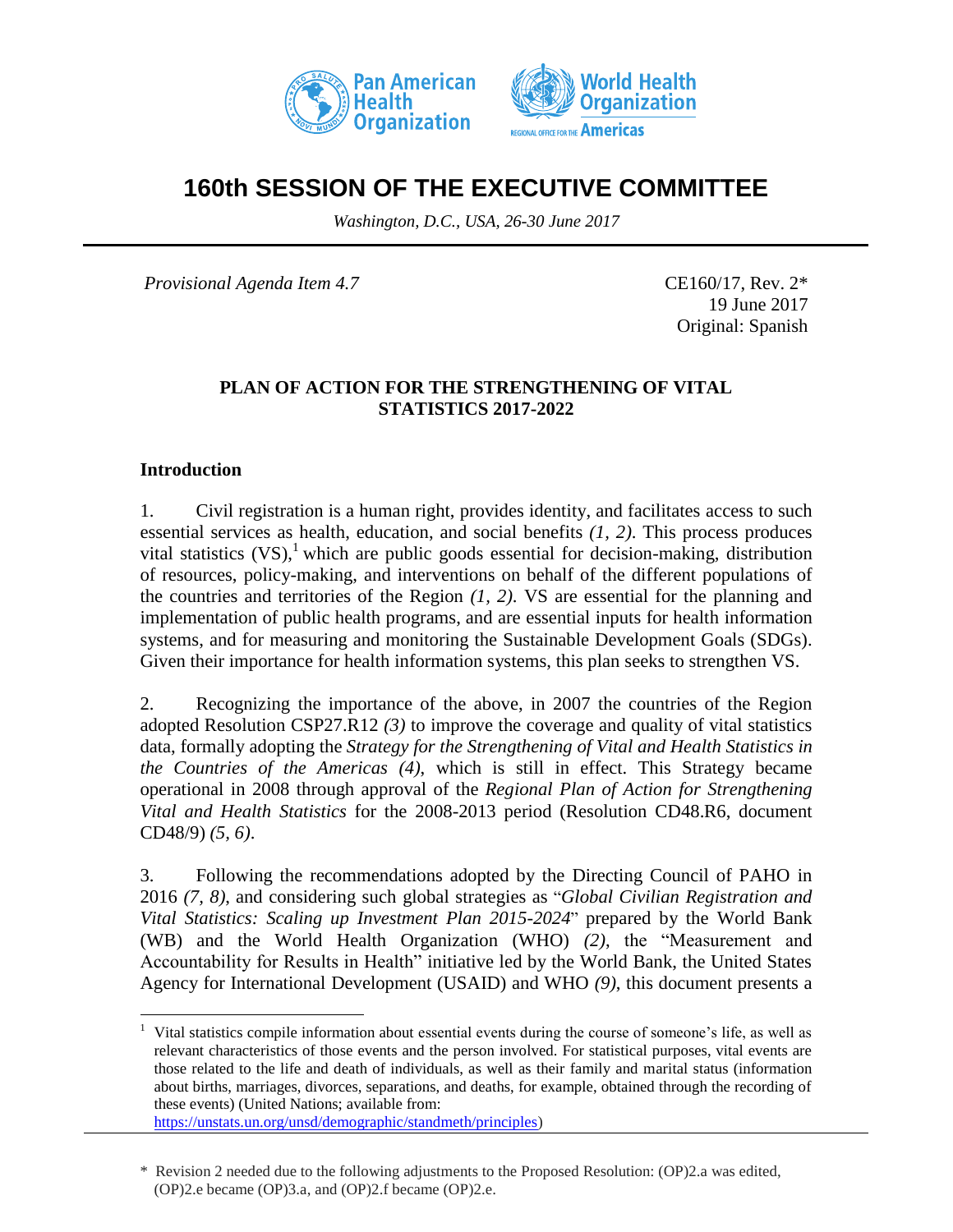proposal for a new action plan with targets and commitments for the 2017-2022 period. It seeks to give continuity to the regional process of strengthening vital statistics (VS), within the framework of health information systems *(10)*.

4. This plan responds to both the need for information and analysis spurred by various regional and global commitments such as the 2030 Sustainable Development Agenda and its SDGs, and to the challenges posed by the massive production of healthrelated data, including open access to public data and data from other sectors. It also recognizes that health information systems<sup>2</sup> should be interconnected and interoperable, and should tap into structured and unstructured data in order to establish patterns, trends, and forecasts of health events. This will also make it possible to understand and address health challenges, improve the quality and coverage of statistics, and continue to promote South-South cooperation.

# **Background**

5. The technical cooperation provided by PAHO, as well as the activities that have been implemented and those proposed in this plan for the 2017-2022 period, are framed by the PAHO Strategic Plan 2014-2019 *(11).* They also respond to the commitments to meet the different global, regional, subregional, and national targets, including those linked to the Sustainable Development Goals *(12)* and the United Nations Global Strategy for Women's, Children's, and Adolescents' Health *(13)*; the Montevideo Consensus on Population and Development *(14)* of the Economic Commission for Latin America and the Caribbean (ECLAC); the PAHO Health Agenda of the Americas (2008-2017) *(15);* and the new PAHO Sustainable Health Agenda for the Americas (2018-2030)*.* 

6. The 2008 regional plan of action included four components: country, intercountry, corporate, and interagency. The *country* component included specific actions and solutions defined in its strategic plan. The *intercountry* component was addressed by forming the Latin American and Caribbean Network to Strengthen Health Information Systems (RELACSIS). The *corporate* component refers to the inter-programmatic work carried out among several technical units of PAHO. In the *interagency* component, partnerships were forged with several international agencies, which has also facilitated fulfillment of the United Nations Secretary General's mandate on interagency collaboration for the implementation of national and regional projects.

 $\overline{a}$ <sup>2</sup> PAHO defines a Health Information System as an integrated effort to bring together interconnected and interoperable systems, data, information, knowledge, processes, standards, people, and institutions, supported by information and communications technology that interacts (or helps) to generate, identify, compile, process, store, and provide quality data and strategic information, that is free and open to the public, in order to improve policymaking and decision-making in public health systems.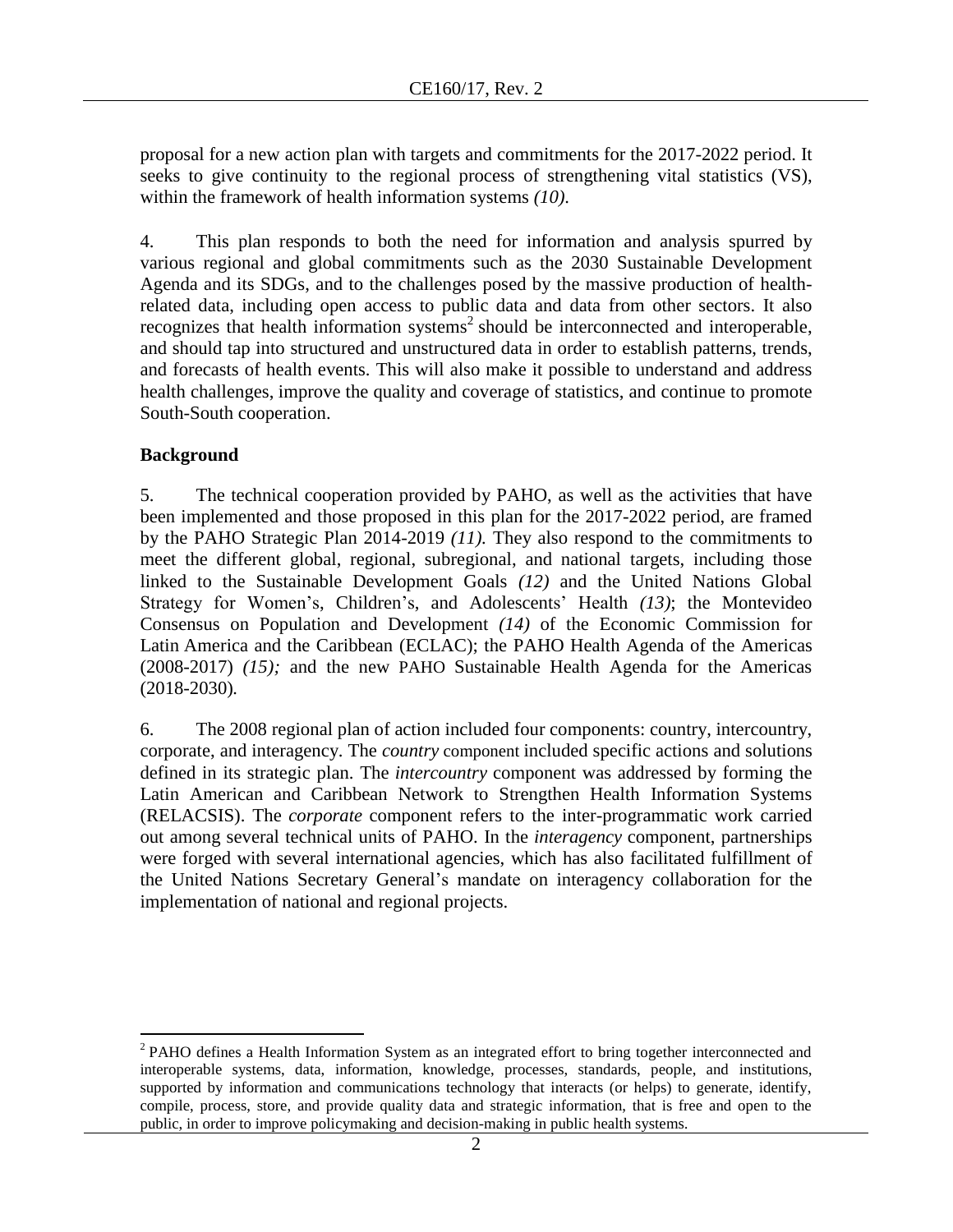# **Situation analysis**

7. An estimated 15 million births and 6.8 million deaths occurred in the Americas in 2016 *(16)*. After adoption of the *Regional Plan of Action for Strengthening Vital and Health Statistics* in 2008, progress reports were submitted in 2010 and 2013 *(17, 18)*. In 2016 a final report was presented to the 55th Directing Council *(7)*, emphasizing that 20 countries had established interinstitutional committees to strengthen their health information systems, and 35 countries had conducted diagnoses of the state of their vital statistics, which helped increase coverage of birth and death registries and improve the quality of their statistics.

8. With regard to the coverage of birth registration, 21 of 25 (84%) baseline countries met the target established in the plan, while recognizing that areas of low coverage persist within some countries. As regards recording birthweight, only three of the 16 baseline countries reached the established target of 100%.

9. Coverage of death registration in the Region, according to the countries that provided information, was estimated at 94.2% (with a range from 52.8% to 99.8%), and the proportion of ill-defined causes of death was 15.4% circa 2014 *(16)*. Considering the baseline of the previous plan and achievement of the proposed target, 16 of the 25 (64%) countries met their respective targets and 12 improved beyond expectations. As regards the quality targets, 23 of 26 (88%) countries met them, and in six of them the burden of ill-defined deaths has been reduced. 3

# **Main challenges**

 $\overline{a}$ 

10. Experience thus far indicates that countries face both opportunities and challenges as they strive to strengthen their health information systems, including vital statistics *(9, 19)*. Functional systems should produce analyses and data useful for decision-making and for the development of evidence-based health policies, and implement open health data policies that ensure privacy and confidentiality in accordance with the concepts of the data revolution *(20)* and "datification" (transforming information into new forms of data). This plan of action seeks to overcome the following challenges that hinder the availability of robust vital statistics:

- a) Lack of coordination mechanisms and legal and regulatory frameworks that link the reporting of life events at health units with civil registry offices and statistics institutes, including the challenges posed by keeping systems interconnected and interoperable;
- b) Low coverage and quality<sup>4</sup> of birth and death registration for populations in conditions of vulnerability *(17)*;

<sup>3</sup> This refers to the proportion of deaths classified as having ill-defined causes (Chapter XVIII of the International Statistical Classification of Diseases and Related Health Problems 10th Revision (ICD-10).

<sup>&</sup>lt;sup>4</sup> Coverage is part of the quality indicators, but for purposes of this document, it is handled separately.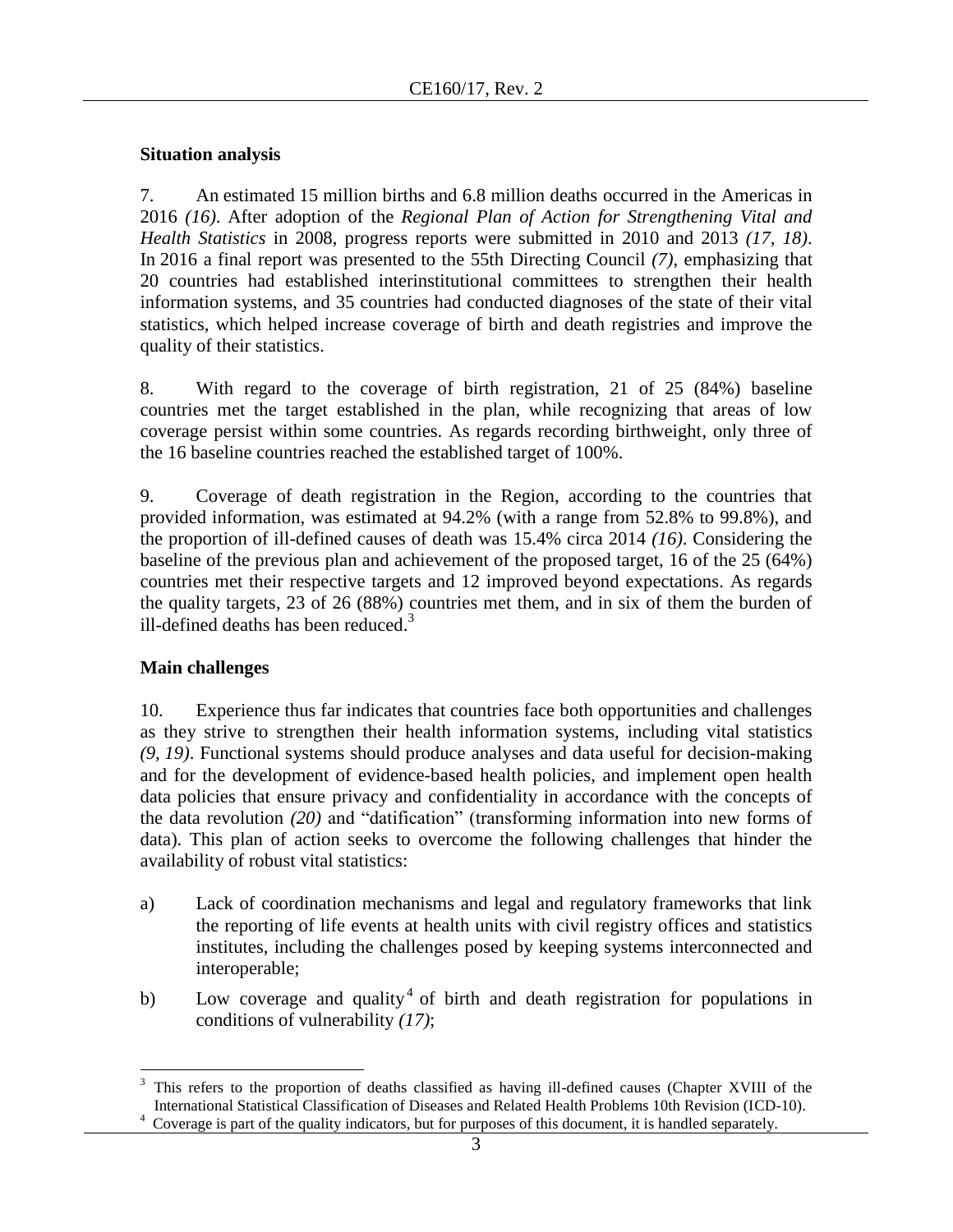- c) Need for evidence-based policy-making and decision-making;
- d) Insufficient governance and data management strategies at the national level, which limits the quality and timeliness of information;
- e) Need to develop effective governance mechanisms for the use of information and communications technologies (ICT) and of e-government, according to the needs of the sectors involved, in order to improve the effectiveness of information systems and the preparation of and access to vital statistics.
- f) Need to strengthen the capacities of human resources in order to improve governance of data, data quality, and its subsequent analysis;
- g) Raise awareness in the population about the importance of having birth and death certificates so that no one is left behind;
- h) Insufficient financing and investment in the national budgets to ensure the sustainability of health information systems and vital statistics.
- i) The development of health information systems requires national policies to allow a convergence of the systems for interconnectivity and interoperability.

11. It is important to mention that the strengthening of VS systems will require continuous political support, efficient administration, sufficient investment to ensure the necessary resources, and optimization.

# **Plan of Action (2017-2022)**

12. The purpose of this plan is to achieve universal registration of births and deaths, including better quality registration of causes of death, thus providing inputs to better determine public health policies and planning. This in turn helps strengthen national health information systems, promoting greater governance of data, and production, access, analysis, and dissemination of VS. This proposal builds on the accomplishments of the earlier 2008-2013 *Regional Plan of Action for the Strengthening of Vital and Health Statistics* and will respond to the diagnosis that each country will make.

13. This plan includes five strategic lines: *a)* Strengthening vital statistics within the framework of health information systems; *b)* Modernization of vital statistics processes with the support of information and communications technologies (ICT); *c)* Strengthening of vital statistics data management and analysis capacity; *d)* Promotion of the exchange and dissemination of best practices and lessons learned for the improvement of vital statistics; and *e)* Strengthening of collaboration between international agencies and other vital statistics partners.

14. These strategic lines become operational at four levels: *country* (including the subnational level), *intercountry*, *corporate,* and *interagency*. Each strategic line has objectives associated both with process and outcome indicators, and their implementation is interrelated.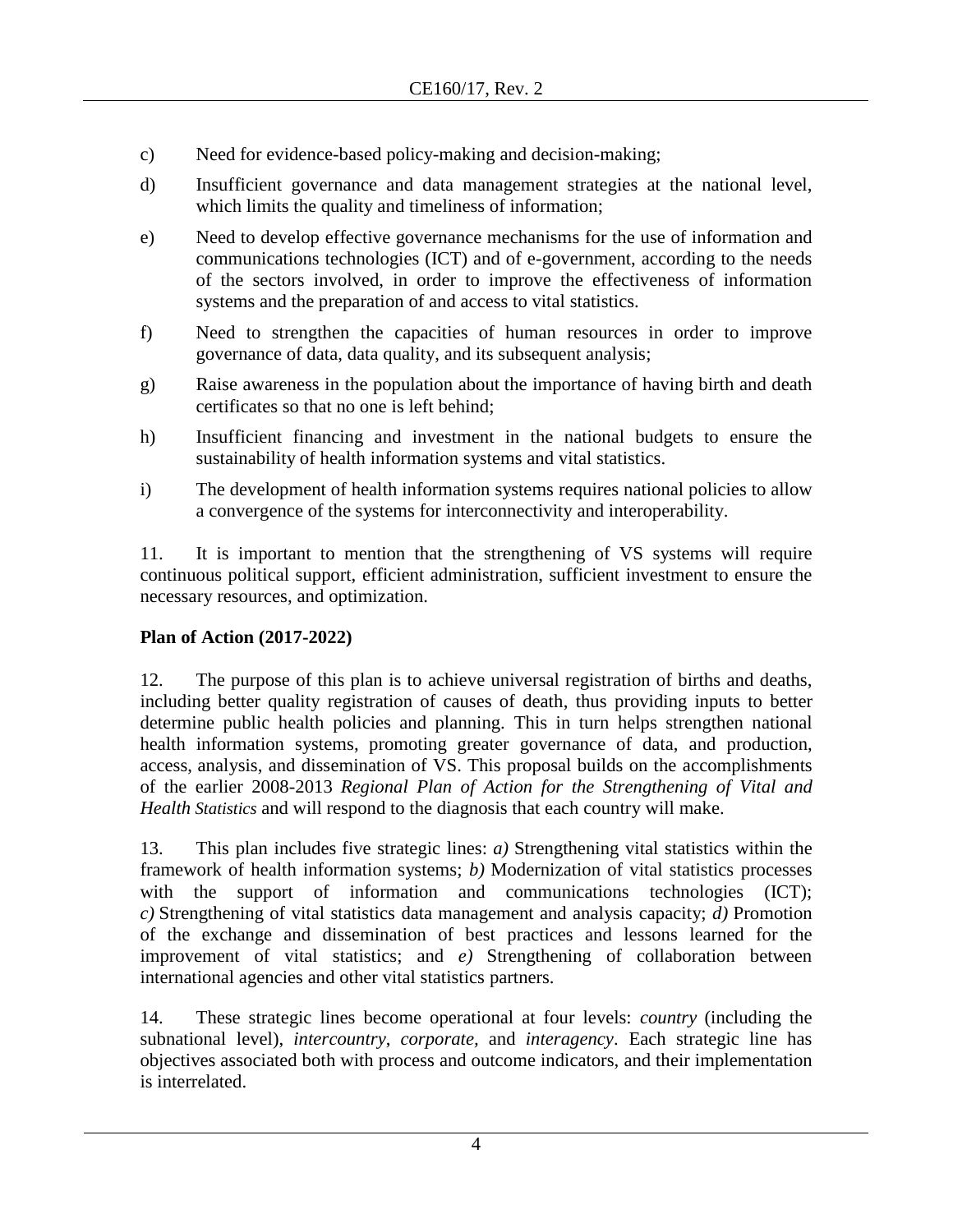#### **Strategic lines of action**

subdivision)

#### *Strategic line of action 1: Strengthening vital statistics within the framework of health information systems*

15. The premise of this strategic line is to update country-level situation assessments, with a focus on subnational contexts. Diagnoses will serve as a basis for the development of national action plans to strengthen health information systems, and should reflect the level of development, national targets for improved coverage, and the quality of what are deemed to be priority statistics. Furthermore, regional lines of work will be established, to be addressed through technical cooperation. It is proposed that countries begin by improving data related to women's and children's health, taking this as an opportunity to overcome deficiencies in the civil registration and vital statistics systems while improving the health of these groups *(2, 21, 22)*.

16. It is expected that the principle of solidarity between countries (in the context of South-South cooperation), which was a cross-cutting element of the previous plan, will be the model that continues to be followed. It is recognized that some countries and territories have low coverage of birth and death registration, and that additional efforts must be made to meet the proposed targets.

| <b>Objective</b>                                                                                                                                                      | <b>Indicator</b>                                                                                                                                                                    | <b>Baseline</b><br>(2017) | <b>Target</b><br>(2022) |
|-----------------------------------------------------------------------------------------------------------------------------------------------------------------------|-------------------------------------------------------------------------------------------------------------------------------------------------------------------------------------|---------------------------|-------------------------|
| 1.1 Update action plans for<br>strengthening VS within the<br>framework of health<br>information systems                                                              | <b>1.1.1</b> Number of Member States<br>implementing nationally budgeted<br>action plans for strengthening VS<br>based on updating their diagnosis of<br>health information systems | Unavailable               | 35                      |
|                                                                                                                                                                       | <b>1.1.2</b> Number of Member States that<br>provide access to vital statistics<br>databases according to open data<br>policies                                                     | $\overline{4}$            | 10                      |
| <b>1.2</b> Improve the coverage<br>and quality of birth<br>registration (disaggregated by<br>age, sex, ethnic group,<br>residence, and administrative<br>subdivision) | <b>1.2.1</b> Number of Member States<br>with birth registration coverage at<br>90% or higher, or that increase<br>coverage by 20 percentage points                                  | 20                        | 35                      |
|                                                                                                                                                                       | 1.2.2 Number of Member States that<br>record birthweight for 100% of live<br>births                                                                                                 | 7                         | 20                      |
| 1.3 Increase coverage and<br>quality of the death<br>registration (disaggregated by<br>age, sex, ethnic group,                                                        | <b>1.3.1</b> Number of Member States<br>with death registration coverage at<br>90% or higher, or that increase it by<br>20 percentage points                                        | 7                         | 30                      |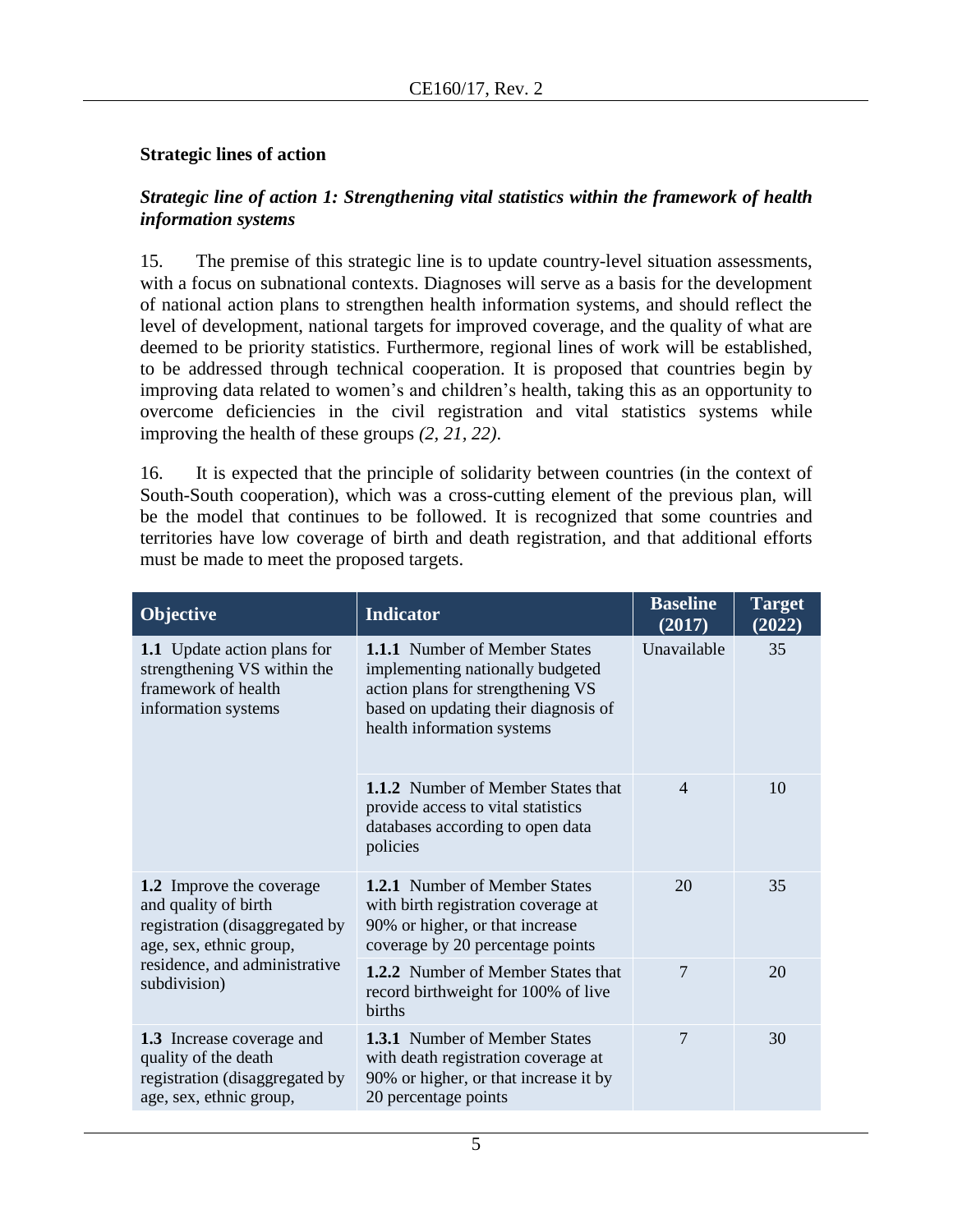| Objective                                                                                                                                                  | <b>Indicator</b>                                                                                                                                                                                             | <b>Baseline</b><br>(2017) | <b>Target</b><br>(2022) |
|------------------------------------------------------------------------------------------------------------------------------------------------------------|--------------------------------------------------------------------------------------------------------------------------------------------------------------------------------------------------------------|---------------------------|-------------------------|
|                                                                                                                                                            | <b>1.3.2</b> Number of Member States<br>whose proportion of ill-defined<br>causes of death is below10%                                                                                                       | 30                        | 35                      |
|                                                                                                                                                            | 1.3.3 Number of Member States and<br>territories whose proportion of ill-<br>defined causes of death is below<br>20%, or that reduce it by at least 15<br>percentage points from the baseline <sup>5</sup> . | 30                        | 45                      |
|                                                                                                                                                            | <b>1.3.4</b> Number of Member States that<br>publish their mortality data within<br>two years of the closing of mortality<br>statistics.                                                                     | 26                        | 35                      |
| <b>1.4</b> Have health information<br>systems that provide health<br>indicators                                                                            | <b>1.4.1</b> Number of Member States that<br>conduct active searches for maternal<br>deaths                                                                                                                  | Unavailable               | 10                      |
|                                                                                                                                                            | 1.4.2 Number of Member States that<br>have a system for analysis of<br>neonatal deaths                                                                                                                       | Unavailable               | 10                      |
|                                                                                                                                                            | 1.4.3 Number of Member States that<br>measure the under-registration and<br>poor classification of maternal deaths<br>at the first subnational level                                                         | Unavailable               | 15                      |
|                                                                                                                                                            | 1.4.4 Number of Member States that<br>measure the under-registration of<br>neonatal deaths at the first<br>subnational level                                                                                 | Unavailable               | 15                      |
|                                                                                                                                                            | 1.4.5 Number of Member States that<br>generate data at the subnational level<br>on at least 25% of the SDG health<br>indicators related to vital statistics                                                  | Unavailable               | 20                      |
| 1.5 Establish mechanisms for<br>the integration of VS, civil<br>registries, and other health<br>information systems through<br>governance, the development | <b>1.5.1</b> Number of Member States<br>with functional interinstitutional<br>national committees for civil<br>registration and vital statistics<br>systems                                                  | 4                         | 15                      |

5 Ill-defined causes of death are those from intermediate, terminal, not-specified complications or illdefined causes that are assigned as the basic cause of death. Available from: [http://download.springer.com/static/pdf/963/art%253A10.1186%252F1478-7954-8-](http://download.springer.com/static/pdf/963/art%253A10.1186%252F1478-7954-8-9.pdf?originUrl=http%3A%2F%2Fpophealthmetrics.biomedcentral.com%2Farticle%2F10.1186%2F1478-7954-8-9&token2=exp=1496264074~acl=%2Fstatic%2Fpdf%2F963%2Fart%25253A10.1186%25252F1478-7954-8-9.pdf*~hmac=8654868ca1c321a249d7374446595c2d713280ad29a9ee63aee307ee8c29d550) [9.pdf?originUrl=http%3A%2F%2Fpophealthmetrics.biomedcentral.com%2Farticle%2F10.1186%2F147](http://download.springer.com/static/pdf/963/art%253A10.1186%252F1478-7954-8-9.pdf?originUrl=http%3A%2F%2Fpophealthmetrics.biomedcentral.com%2Farticle%2F10.1186%2F1478-7954-8-9&token2=exp=1496264074~acl=%2Fstatic%2Fpdf%2F963%2Fart%25253A10.1186%25252F1478-7954-8-9.pdf*~hmac=8654868ca1c321a249d7374446595c2d713280ad29a9ee63aee307ee8c29d550) [8-7954-8-](http://download.springer.com/static/pdf/963/art%253A10.1186%252F1478-7954-8-9.pdf?originUrl=http%3A%2F%2Fpophealthmetrics.biomedcentral.com%2Farticle%2F10.1186%2F1478-7954-8-9&token2=exp=1496264074~acl=%2Fstatic%2Fpdf%2F963%2Fart%25253A10.1186%25252F1478-7954-8-9.pdf*~hmac=8654868ca1c321a249d7374446595c2d713280ad29a9ee63aee307ee8c29d550) [9&token2=exp=1496264074~acl=%2Fstatic%2Fpdf%2F963%2Fart%25253A10.1186%25252F1478-](http://download.springer.com/static/pdf/963/art%253A10.1186%252F1478-7954-8-9.pdf?originUrl=http%3A%2F%2Fpophealthmetrics.biomedcentral.com%2Farticle%2F10.1186%2F1478-7954-8-9&token2=exp=1496264074~acl=%2Fstatic%2Fpdf%2F963%2Fart%25253A10.1186%25252F1478-7954-8-9.pdf*~hmac=8654868ca1c321a249d7374446595c2d713280ad29a9ee63aee307ee8c29d550) [7954-8-9.pdf\\*~hmac=8654868ca1c321a249d7374446595c2d713280ad29a9ee63aee307ee8c29d550](http://download.springer.com/static/pdf/963/art%253A10.1186%252F1478-7954-8-9.pdf?originUrl=http%3A%2F%2Fpophealthmetrics.biomedcentral.com%2Farticle%2F10.1186%2F1478-7954-8-9&token2=exp=1496264074~acl=%2Fstatic%2Fpdf%2F963%2Fart%25253A10.1186%25252F1478-7954-8-9.pdf*~hmac=8654868ca1c321a249d7374446595c2d713280ad29a9ee63aee307ee8c29d550)

 $\overline{a}$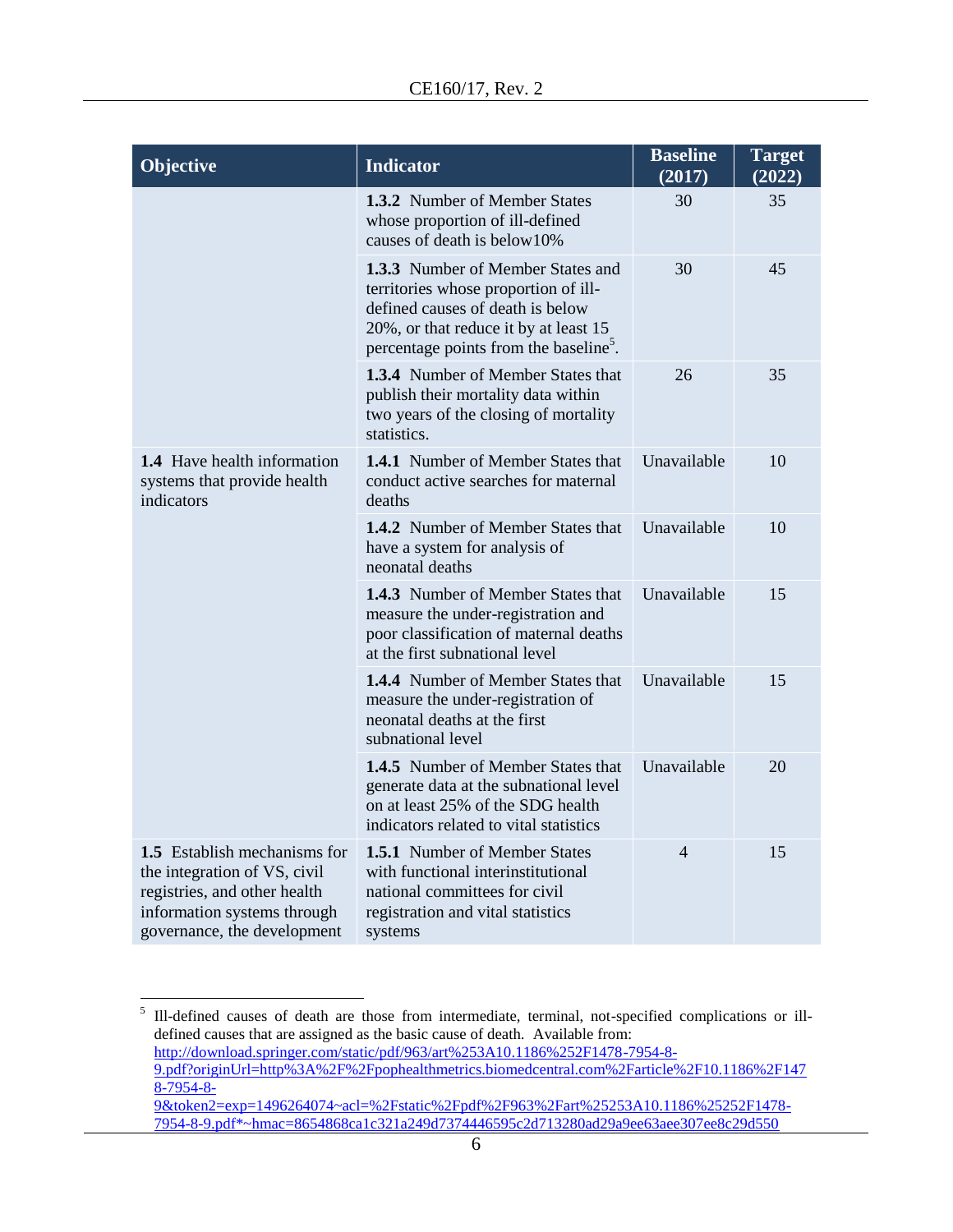| <b>Objective</b> | <b>Indicator</b>                                                                                                                                                                                                                                          | <b>Baseline</b><br>(2017) | Target<br>(2022) |
|------------------|-----------------------------------------------------------------------------------------------------------------------------------------------------------------------------------------------------------------------------------------------------------|---------------------------|------------------|
|                  | 1.5.2 Number of Member States that<br>transfer and exchange data among<br>health information systems,<br>including electronic medical records<br>and civil registries, systematically<br>and routinely, through<br>interconnectivity and interoperability | 5                         | 10               |

# *Strategic line of action 2: Modernizing vital statistics processes with the support of information and communications technologies (ICT)*

17. According to Document CD51/13 (2011) *(23, 24)*, the use of ICTs and *eHealth<sup>6</sup>* initiatives has enormous potential for increasing the effectiveness and efficiency of civil registration systems, of vital statistics, and health information. The principal trends in the Region show how live birth registration is the gateway to electronic health systems, which help various programs and initiatives based on *eHealth* function, while allowing interoperability *(22, 24).*

18. Furthermore, ICTs enhance efficiencies of time, resources, and coverage, with potential for remote areas. On-line registration and the use of electronic devices such as computers, mobile phones, and tablets, has proven to be beneficial for the collection, maintenance, transfer, analysis, and dissemination of data from civil registration and vital statistics systems. Some countries have successfully used mobile phones for health services to report births and deaths to civil registry offices *(25)*. With respect to mortality, one recognized way to improve data quality is the automated coding of the underlying cause of death.

19. In addition, distance learning permits greater access to people in order to strengthen their capacities. In order to allow interoperability and the integration of different data sources, it is essential to adopt a governance strategy at the national level to coordinate the development of standards, protocols, and infrastructure.

20. Countries will be encouraged to compile data on births and deaths and disaggregate it by variables such as age, sex, level of schooling, ethnic group, migratory status, and other characteristics relevant to the national context, assessing its quality and promoting its use for public health analysis.

 $\overline{a}$ 6 PAHO uses the term *eHealth* as synonymous with internet health. According to WHO, *eHealth* is "the safe and cost-effective use of information and communications technology for health and related areas, including health care services, health surveillance and documentation, as well as health education, knowledge, and research." *eHealth* is associated with the concept of "health within *eGovernment*."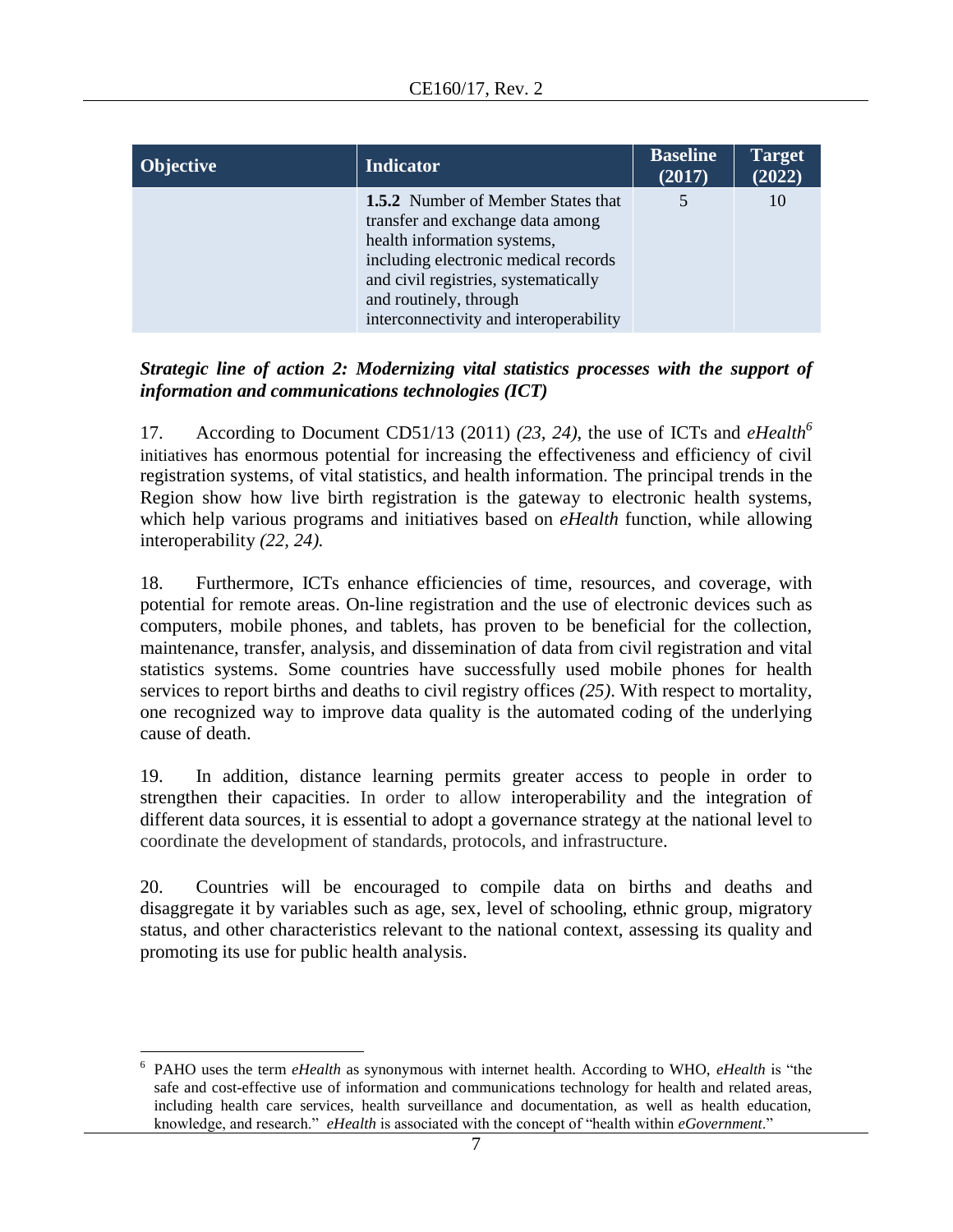| <b>Objective</b>                                                                                                                                                                                                | <b>Indicator</b>                                                                                                                                                                     | <b>Baseline</b><br>(2017) | <b>Target</b><br>(2022) |
|-----------------------------------------------------------------------------------------------------------------------------------------------------------------------------------------------------------------|--------------------------------------------------------------------------------------------------------------------------------------------------------------------------------------|---------------------------|-------------------------|
| 2.1 Increase the use of<br>information and<br>communications technology<br>and <i>eHealth</i> initiatives for<br>the capture, management,<br>and dissemination of<br>information related to vital<br>statistics | <b>2.1.1</b> Number of Member States that<br>electronically link their birth registry<br>offices with the central level to<br>increase their timeliness and coverage                 | $\overline{\mathcal{L}}$  | 10                      |
|                                                                                                                                                                                                                 | 2.1.2 Number of Member States that<br>electronically link their death registry<br>offices with the central level to<br>increase their timeliness and coverage                        | $\overline{\mathcal{L}}$  | 10                      |
|                                                                                                                                                                                                                 | <b>2.1.3</b> Number of Member States that<br>use automated coding of deaths                                                                                                          | 7                         | 20                      |
|                                                                                                                                                                                                                 | 2.1.4 Number of Member States with<br>mechanisms to offer and require<br>physicians to receive in-person or<br>virtual training in the proper way to<br>fill out a death certificate | $\overline{2}$            | 15                      |
| 2.2 Facilitate access to and<br>dissemination of vital<br>statistics through Member<br>States' electronic portals                                                                                               | 2.2.1 Number of Member States that<br>have an electronic portal or other<br>means for dissemination and open<br>access to vital statistics                                           | Unavailable               | 15                      |
|                                                                                                                                                                                                                 | 2.2.2 Number of Member States that<br>have incorporated the concept of e-<br>government and open data for the<br>preparation and dissemination of vital<br>statistics                | Unavailable               | 15                      |
| 2.3 Develop governance<br>and data management<br>strategies for health<br>information systems                                                                                                                   | 2.3.1 Number of Member States that<br>have a governance and data<br>management strategy for health<br>information systems, based on a legal<br>framework.                            | Unavailable               | 5                       |

# *Strategic line of action 3: Strengthening the capacity for management and analysis of vital statistics data*

21. In order to maintain health information systems in the countries, those in charge of managing and analyzing vital statistics data must strengthen their technical capacities. This will allow them to more efficiently extract and better identify patterns and trends in the burden of disease at the subnational and local level, supporting evidence-based decision-making. Thus interventions can be tailored to specific subpopulations, helping health information systems become active tools for epidemiological intelligence and the planning and implementation of health programs and policies.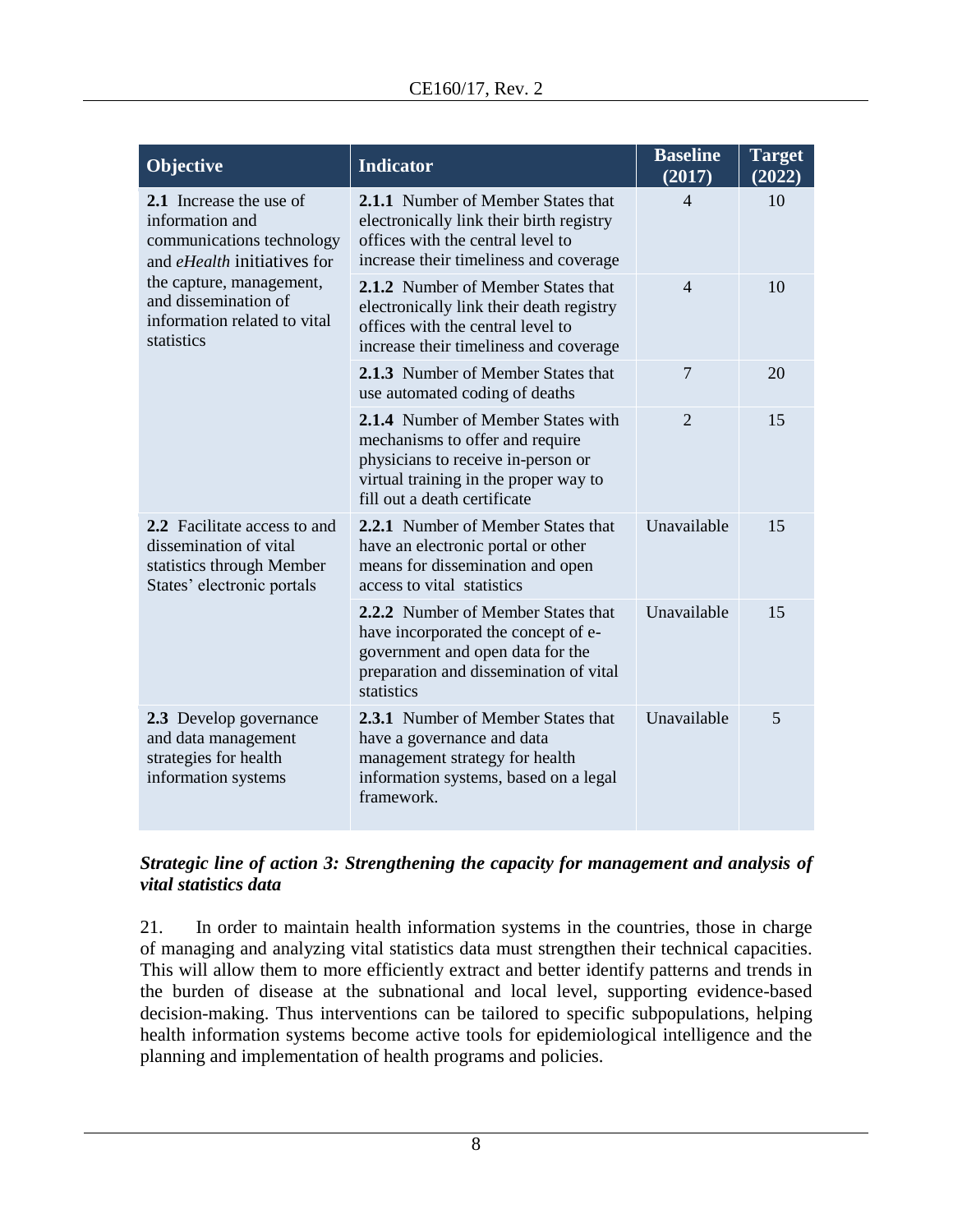| <b>Objective</b>                                                                                                                                                                                                    | <b>Indicator</b>                                                                                                                                                                                                                                                                                                                                            | <b>Baseline</b><br>(2017) | <b>Target</b><br>(2022) |
|---------------------------------------------------------------------------------------------------------------------------------------------------------------------------------------------------------------------|-------------------------------------------------------------------------------------------------------------------------------------------------------------------------------------------------------------------------------------------------------------------------------------------------------------------------------------------------------------|---------------------------|-------------------------|
| 3.1 Implement VS data<br>management strategies at<br>the national level                                                                                                                                             | <b>3.1.1</b> Number of Member States that<br>have a VS data management strategy                                                                                                                                                                                                                                                                             | Unavailable               | 10                      |
| <b>3.2</b> Strengthen VS data<br>analysis                                                                                                                                                                           | <b>3.2.1</b> Number of Member States that<br>are strengthening VS data analysis<br>technical capacity at the national and<br>subnational level                                                                                                                                                                                                              | Unavailable               | 25                      |
| 3.3 Develop, disseminate,<br>and use tools to automate<br>data generation in order to<br>facilitate VS data analysis<br>in the Member States, with<br>emphasis on geographical<br>and demographic<br>disaggregation | <b>3.3.1</b> Number of Member States that<br>have automated data generation tools<br>for VS analysis                                                                                                                                                                                                                                                        | 9                         | 15                      |
|                                                                                                                                                                                                                     | <b>3.3.2</b> Number of Member States that<br>have a comprehensive health situation<br>analysis that includes VS and health<br>data disaggregated at the geographical<br>and demographic level (by such<br>variables as level of education, sex,<br>age, ethnic group, migratory status, and<br>other characteristics relevant to each<br>national context). | 35                        | 35                      |

#### *Strategic line of action 4: Promoting the exchange and dissemination of best practices and lessons learned for the improvement of vital statistics*

22. The sharing of best practices has helped improve the process of VS production throughout the Region. Such sharing includes the assessment and selection of the best practices developed by countries to address the priorities set forth in this document, which can be adapted to specific national and subnational contexts. This helps identify gaps, which can be addressed by designing new initiatives and strategies. This plan proposes to continue with these technical cooperation networks.

23. One such network, RELACSIS, has promoted coordination between PAHO and other networks such as the *Routine Health Information Network (RHINO), WHO-FIC Network*, the Ibero-American Network of Collaborating Centers, and the Coverage Network of the Latin American Population Association *(*ALAP*)*, among others. Other regions outside the Americas have expressed interest in learning about this experience in building intercountry networks.

| Objective                                                         | <b>Indicator</b>                                                          | <b>Baseline</b><br>(2017) | <b>Target</b><br>(2022) |
|-------------------------------------------------------------------|---------------------------------------------------------------------------|---------------------------|-------------------------|
| <b>4.1</b> Identify, disseminate, and<br>implement best practices | 4.1.1 Number of Member States that<br>identify successful practices to be | 15                        | 30                      |
| developed by the Member<br>States of the Region in order          | disseminated in the Region                                                |                           |                         |
| to apply them to the<br>strengthening of priority<br>areas.       |                                                                           |                           |                         |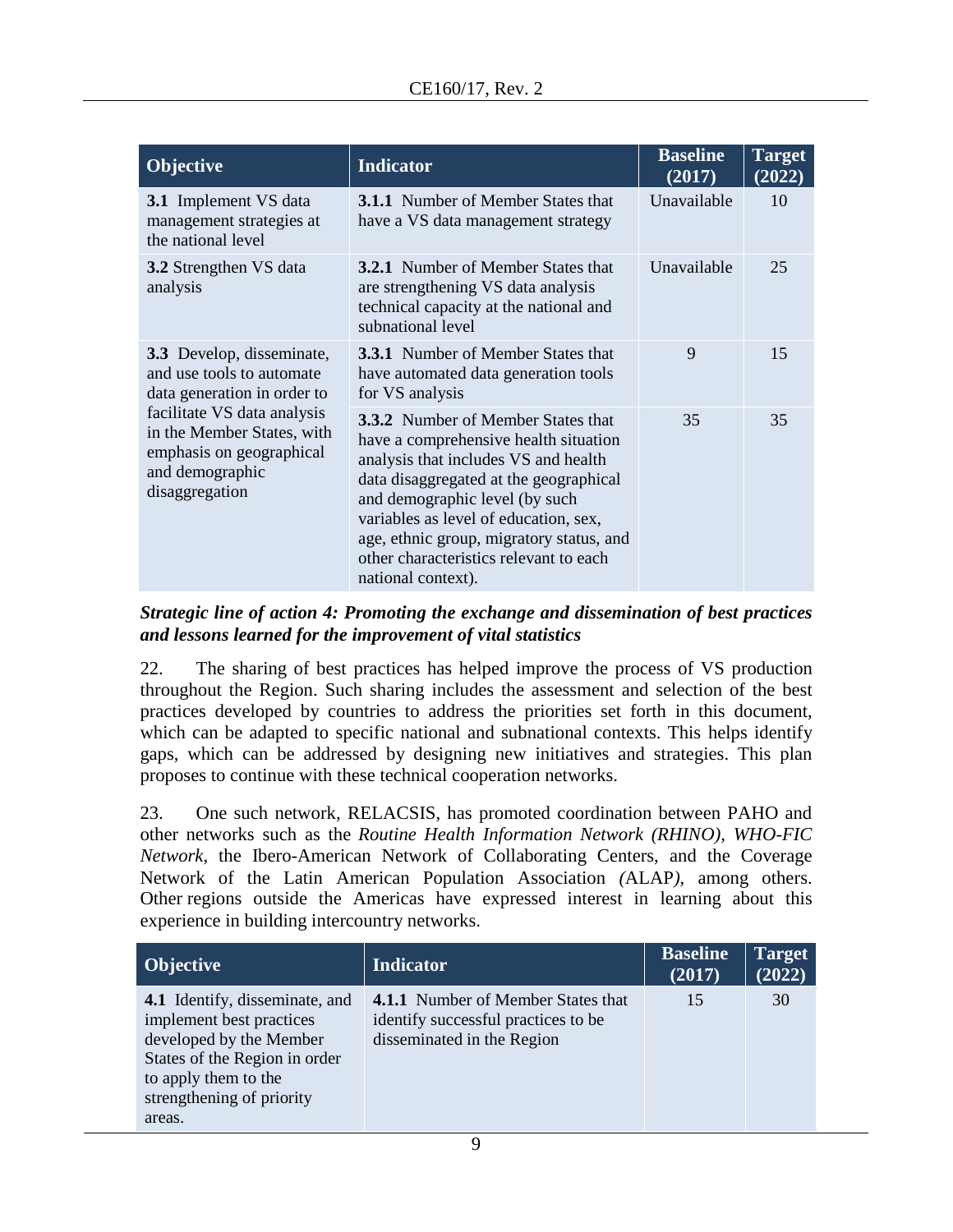| <b>Objective</b>                                                                  | <b>Indicator</b>                                                                                                                                                             | <b>Baseline</b><br>(2017) | <b>Target</b><br>(2022) |
|-----------------------------------------------------------------------------------|------------------------------------------------------------------------------------------------------------------------------------------------------------------------------|---------------------------|-------------------------|
| <b>4.2</b> Improve sharing via<br>regional, national, and<br>subnational networks | <b>4.2.1</b> Number of Member States that<br>participate in networks for the sharing<br>and implementation of successful<br>practices, including at the subnational<br>level | 22                        | 30                      |

*Strategic line of action 5: Strengthening collaboration on vital statistics between international agencies and other partners*

24. In order to identify and work on common needs, international agencies and other partners should continue to collaborate on VS quality and analysis, aligning technical cooperation projects and programs and financing on issues directly or indirectly related to strengthening health information systems, vital statistics, and information and communications technology *(26)*. This would also help prevent the creation of parallel information systems at different levels in countries, as well as the generation of multiple versions of the same indicator.

25. International agencies and other partners can help design standards and best practices to strengthen vital statistics systems within the context of the health information systems, promoting their interoperability.

| <b>Objective</b>                                                                                                                                                                                                            | <b>Indicator</b>                                                                                                                                                                                                                                  | <b>Baseline</b><br>(2017) | <b>Target</b><br>(2022) |
|-----------------------------------------------------------------------------------------------------------------------------------------------------------------------------------------------------------------------------|---------------------------------------------------------------------------------------------------------------------------------------------------------------------------------------------------------------------------------------------------|---------------------------|-------------------------|
| <b>5.1</b> Forge partnerships with<br>international agencies and<br>other partners on<br>strengthening vital statistics,<br>with a view view to aligning<br>technical cooperation<br>projects and programs and<br>financing | <b>5.1.1</b> Number of regional<br>projects/initiatives for the<br>strengthening of vital statistics that<br>have been carried out jointly with other<br>agencies and institutions                                                                | 5                         | 9                       |
|                                                                                                                                                                                                                             | <b>5.1.2</b> Number of projects/initiatives<br>generated with the support of<br>international agencies or other partners<br>that seek to standardize methods and<br>procedures in order to strengthen vital<br>statistics and information systems | Unavailable               | 5                       |
| <b>5.2</b> Mobilize human,<br>technical and financial<br>resources to strengthen vital<br>statistics by preparing<br>proposals for projects and<br>initiatives                                                              | <b>5.2.1</b> Number of countries carrying<br>out projects synergized with<br>international agencies to strengthen<br>vital statistics.                                                                                                            | 5                         | 10                      |

# **Monitoring and evaluation**

26. Progress made through this plan can be measured by achievement of the targets established for the indicators. For the mortality indicators, data will be taken from the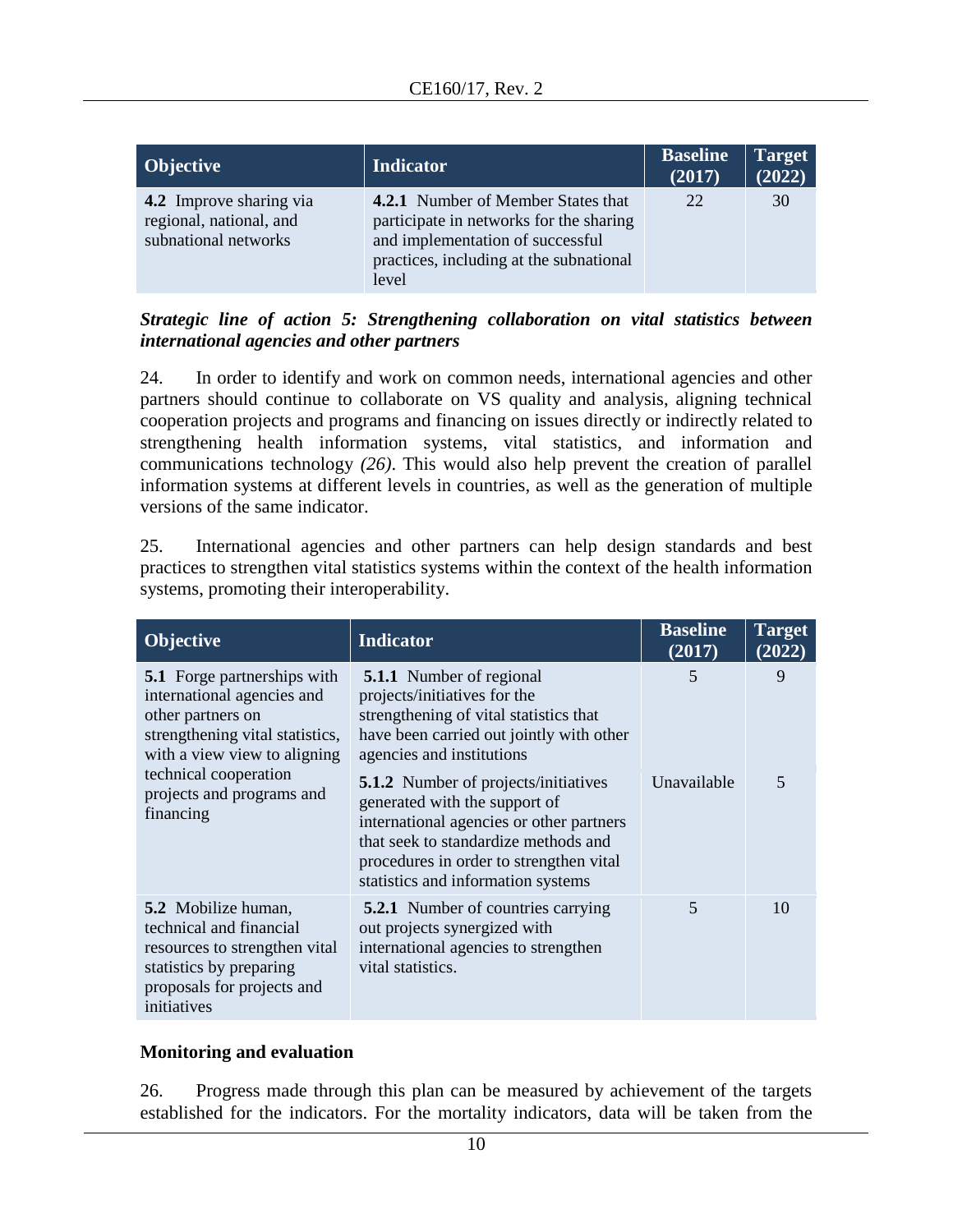PAHO/WHO Regional Mortality System, furnished annually by the countries and territories of the Americas. For the other indicators, PAHO will compile data from the national health systems of the countries and territories. A mid-term report will be presented to the Governing Bodies in 2019, and the final evaluation report in 2022. The plan also operationalizes the commitments under the PAHO Strategic Plan 2014-2019, in particular outcome 4.4 ("All countries have functioning health information and health research systems").

# **Financial implications**

27. In the 2017 to 2022 period, more than US\$7.5 million (an annual average of US\$1.5 million) will have to be invested in PAHO technical cooperation activities linked to strengthening vital statistics. The greatest challenges are the updating and modernization of the information systems, work at the subnational level, and the strengthening of health analysis capacity. Currently programmed activities encompass all the components of this plan, but there must be enough resources to strengthen them and scale them up as proposed.

28. Countries must invest in information systems to generate vital statistics, since they require the best data quality and coverage possible, which must be timely, stratified, and disaggregated at the national and subnational level.

# **Action by the Executive Committee**

29. The Executive Committee is asked to review this new plan of action, make any relevant observations and recommendations, and consider approval of the corresponding proposed resolution that appears in Annex A.

Annexes

# **References**

- 1. Danel I, Bortman M. An Assessment of LAC's Vital Statistics System: The Foundation of Maternal and Infant Mortality Monitoring [Internet]. Washington, DC; 2008 [cited 2017 May 22]. (HNP Discussion Paper). Report No.: 44862. Available from: [http://documents.worldbank.org/curated/en/206651468177844686/pdf/448620WP0](http://documents.worldbank.org/curated/en/206651468177844686/pdf/448620WP0Box3210paper01LACVitalStat.pdf) [Box3210paper01LACVitalStat.pdf](http://documents.worldbank.org/curated/en/206651468177844686/pdf/448620WP0Box3210paper01LACVitalStat.pdf)
- 2. World Bank WHO. Global Civil Registration and Vital Statistics: Scaling up Investment Plan 2015-2024 [Internet]. Washington, DC; 2014 [cited 2017 May 22]. Report No.: 88351. Available from: [http://documents.worldbank.org/curated/en/457271468148160984/pdf/883510WP0](http://documents.worldbank.org/curated/en/457271468148160984/pdf/883510WP0CRVS000Box385194B00PUBLIC0.pdf) [CRVS000Box385194B00PUBLIC0.pdf](http://documents.worldbank.org/curated/en/457271468148160984/pdf/883510WP0CRVS000Box385194B00PUBLIC0.pdf)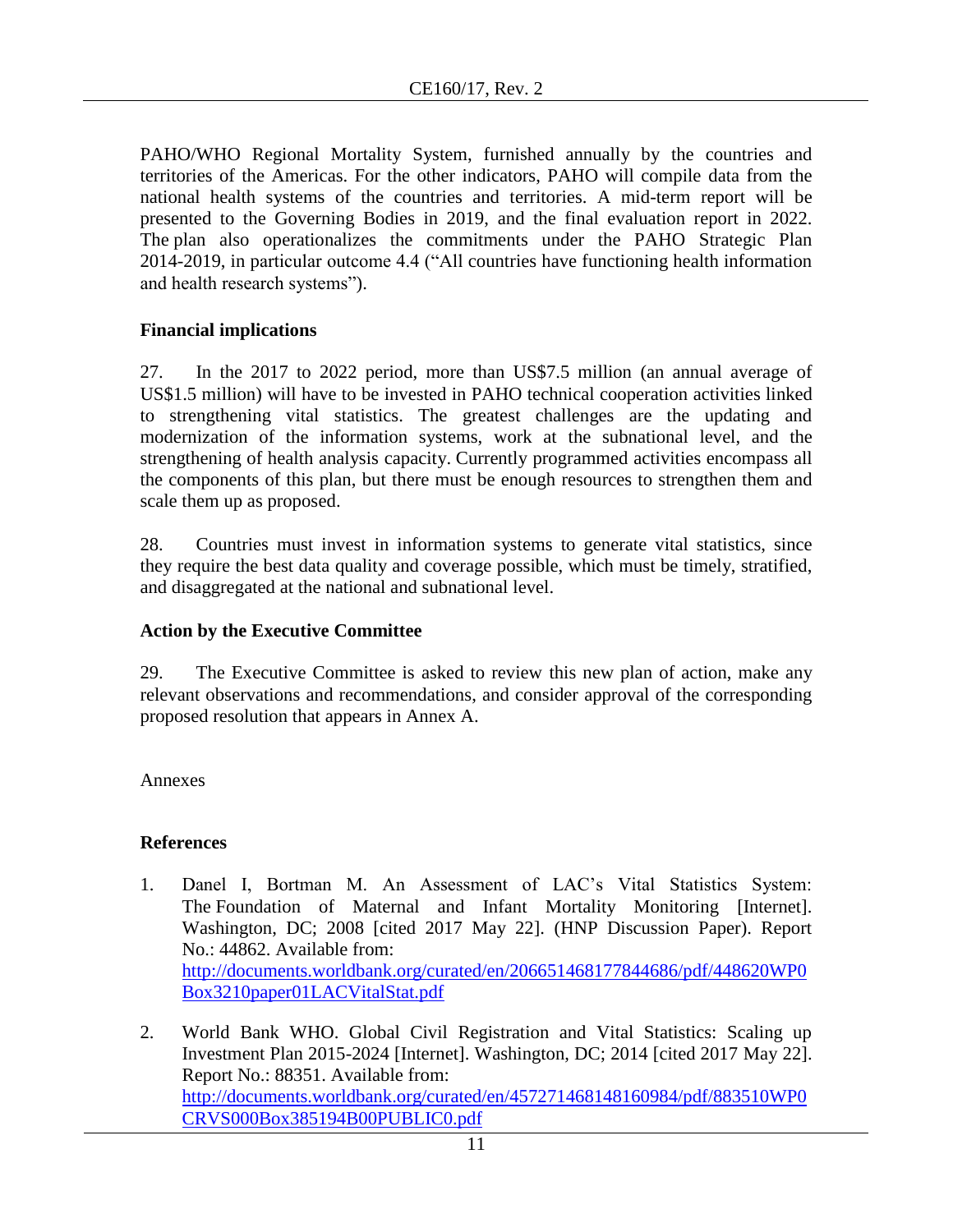- 3. Pan American Health Organization. Strategy for the Strengthening Vital and Health Statistics in the Countries of the Americas [Internet]. 27th Pan American Sanitary Conference of PAHO, 59th Session of the Regional Committee of WHO for the Americas; 2007 Oct 1-5; Washington, DC. Washington, DC: PAHO; 2007 (Resolution CSP27.R12) [cited 2017 May 22]. Available from: <http://www1.paho.org/english/gov/csp/csp27.r12-e.pdf>
- 4. Pan American Health Organization. Strategy for the Strengthening Vital and Health Statistics in the Countries of the Americas [Internet]. 27th Pan American Sanitary Conference of PAHO, 59th Session of the Regional Committee of WHO for the Americas; 2007 Oct 1-5; Washington, DC. Washington, DC: PAHO; 2007 (Document CSP27/13) [cited 2017 May 22]. Available from: <http://www1.paho.org/english/gov/csp/csp27-13-e.pdf>
- 5. Pan American Health Organization. Regional Plan of Action for the Strengthening of Vital and Health Statistics [Internet]. 48th Directing Council of PAHO, 60th session of the Regional Committee of WHO for the Americas; 2008 Sep 29- Oct 3; Washington, DC. Washington, DC: PAHO; 2008 (Resolution CD48.R6) [cited 2017 May 22]; p. 2. Available from: [http://iris.paho.org/xmlui/bitstream/handle/123456789/384/cd48.r6](http://iris.paho.org/xmlui/bitstream/handle/123456789/384/cd48.r6-e.pdf?sequence=1&isAllowed=y) [e.pdf?sequence=1&isAllowed=y](http://iris.paho.org/xmlui/bitstream/handle/123456789/384/cd48.r6-e.pdf?sequence=1&isAllowed=y)
- 6. Pan American Health Organization. Regional Plan of Action for Strengthening Vital and Health Statistics [Internet]. 48th Directing Council of PAHO, 60th Session of the Regional Committee of WHO for the Americas; 2008 Sep 29-Oct 3; Washington, DC. Washington, DC: PAHO; 2008 (Document CD48/9) [cited 2017 May 22]; p. 15. Available from: [http://www1.paho.org/english/gov/cd/cd48-09](http://www1.paho.org/english/gov/cd/cd48-09-e.pdf) [e.pdf](http://www1.paho.org/english/gov/cd/cd48-09-e.pdf)
- 7. Pan American Health Organization. Regional Plan of Action for Strengthening Vital and Health Statistics: Final Report [Internet]. 55th Directing Council of PAHO, 68th Session of the Regional Committee of WHO for the Americas; 2016 Sep 26-30; Washington, DC Washington, DC: PAHO; 2016. (Document CD55/INF/7) [cited 2017 May 22]; p. 17. Available from: [http://iris.paho.org/xmlui/bitstream/handle/123456789/33650/CD55-INF-7](http://iris.paho.org/xmlui/bitstream/handle/123456789/33650/CD55-INF-7-e.pdf?sequence=1&isAllowed=y) [e.pdf?sequence=1&isAllowed=y](http://iris.paho.org/xmlui/bitstream/handle/123456789/33650/CD55-INF-7-e.pdf?sequence=1&isAllowed=y)
- 8. Pan American Health Organization. Final Report [Internet]. 55th Directing Council of PAHO, 68th Session of the Regional Committee of WHO for the Americas; 2016 Sep 26-30; Washington, DC. Washington, DC: PAHO; 2016 (Document CD55/FR) [cited 2017 May 22]; p. 142. Available from: [http://www.paho.org/hq/index.php?option=com\\_docman&task=doc\\_download&gid](http://www.paho.org/hq/index.php?option=com_docman&task=doc_download&gid=37693&Itemid=270&lang=en)  $=37693\&$ Itemid $=270\&$ lang=en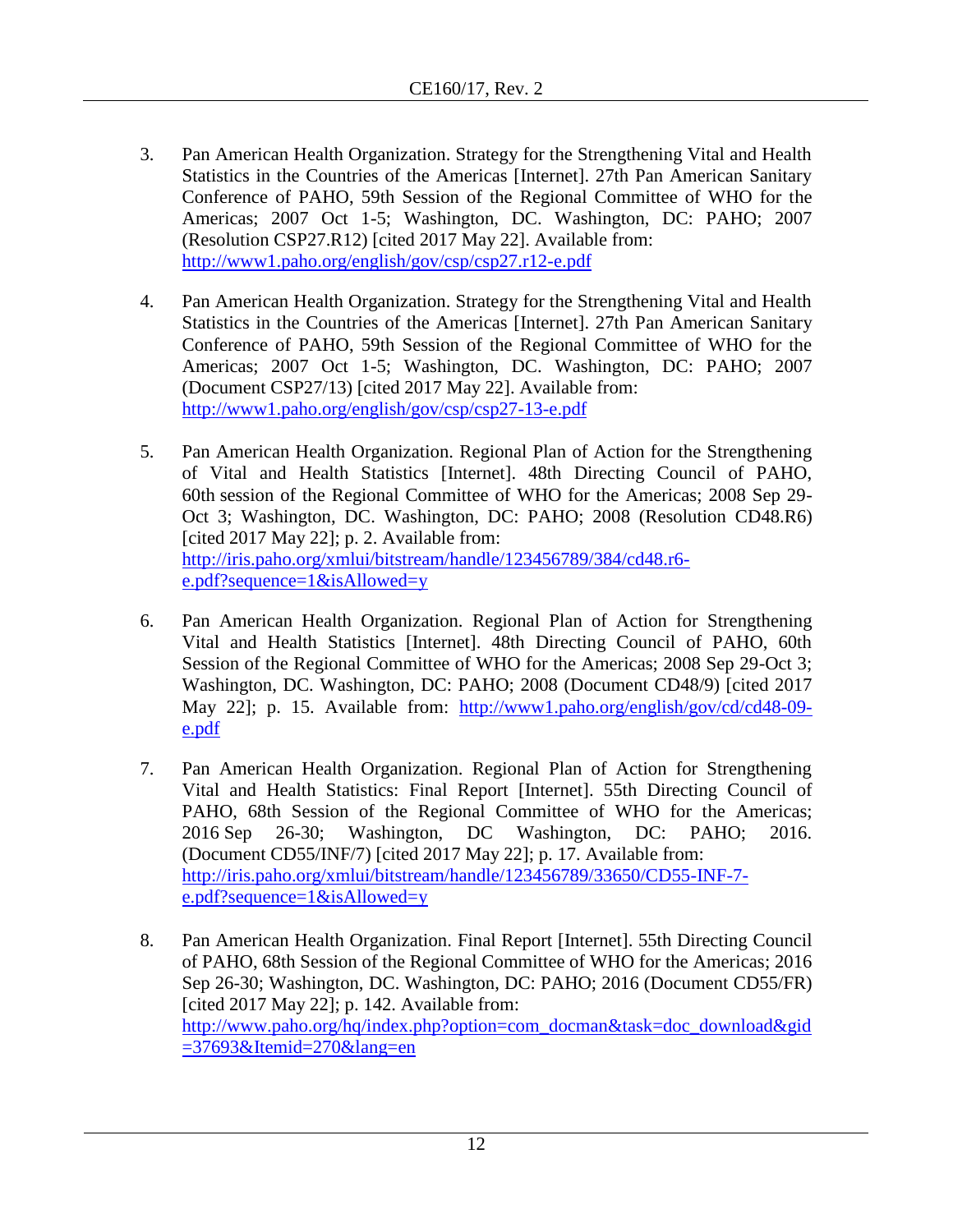- 9. MA4Health. The Roadmap for Health Measurement and Accountability. Measurement and Accountability for Results in Health: A Common Agenda for the Post-2015 Era [Internet]. Washington, DC; 2015 [cited 2017 May 22]. Available from: [http://www.who.int/hrh/documents/roadmap4health](http://www.who.int/hrh/documents/roadmap4health-measurement_accountability.pdf?ua=1)[measurement\\_accountability.pdf?ua=1](http://www.who.int/hrh/documents/roadmap4health-measurement_accountability.pdf?ua=1)
- 10. Pan American Health Organization. Caribbean Information System for Health. Project proposal for advancing Public Health in the Caribbean Region. 2017. (Draft Rev. 14, 2017 Mar 1).
- 11. Pan American Health Organization. Strategic Plan of the Pan American Health Organization 2014-2019. "*Championing Health: Sustainability and Equity"* [Internet]. 53rd Directing Council of PAHO, 66th Session of the Regional Committee of WHO for the Americas; 2014 Sep 29-Oct 3; Washington, DC. Washington, DC: PAHO; 2014. (Official Document No. 345) [cited 2017 May 22]; p. 153. Available from: [http://www.paho.org/hq/index.php?option=com\\_docman&task=doc\\_download&gid](http://www.paho.org/hq/index.php?option=com_docman&task=doc_download&gid=27015&Itemid=270&lang=en) [=27015&Itemid=270&lang=en](http://www.paho.org/hq/index.php?option=com_docman&task=doc_download&gid=27015&Itemid=270&lang=en)
- 12. United Nations. Transforming our world: the 2030 Agenda for Sustainable Development [Internet]. Seventieth session of the United Nations General Assembly; 2015 Sep 11-18 (Resolution A/RES/70/1). New York. New York: UN; 2015 [cited 2017 May 22]; p. 40. Available from: [https://documents-dds](https://documents-dds-ny.un.org/doc/UNDOC/GEN/N15/291/89/PDF/N1529189.pdf?OpenElement)[ny.un.org/doc/UNDOC/GEN/N15/291/89/PDF/N1529189.pdf?OpenElement](https://documents-dds-ny.un.org/doc/UNDOC/GEN/N15/291/89/PDF/N1529189.pdf?OpenElement)
- 13. United Nations. The Global Strategy for Women's, Children's, and Adolescents' Health (2016-2030). Every Woman, Every Child [Internet]. 2015 [cited 2017 May 22]. Available from: [http://www.who.int/life-course/partners/global-strategy/ewec-globalstrategyreport-](http://www.who.int/life-course/partners/global-strategy/ewec-globalstrategyreport-200915.pdf)[200915.pdf](http://www.who.int/life-course/partners/global-strategy/ewec-globalstrategyreport-200915.pdf)
- 14. Economic Commission for Latin America and the Caribbean. Montevideo consensus on population and development. [Internet]. First session of the Regional Conference on Population and Development in Latin America and the Caribbean. Full integration of population dynamics into rights-based sustainable development with equality: key to the Cairo Program of Action beyond 2014; 2013 Aug 12-15; Montevideo: ECLAC; 2013 (Document LC/L3697) [cited 2017 May 22]; p. 32. Available from:

[http://repositorio.cepal.org/bitstream/handle/11362/21860/4/S20131039\\_en.pdf](http://repositorio.cepal.org/bitstream/handle/11362/21860/4/S20131039_en.pdf)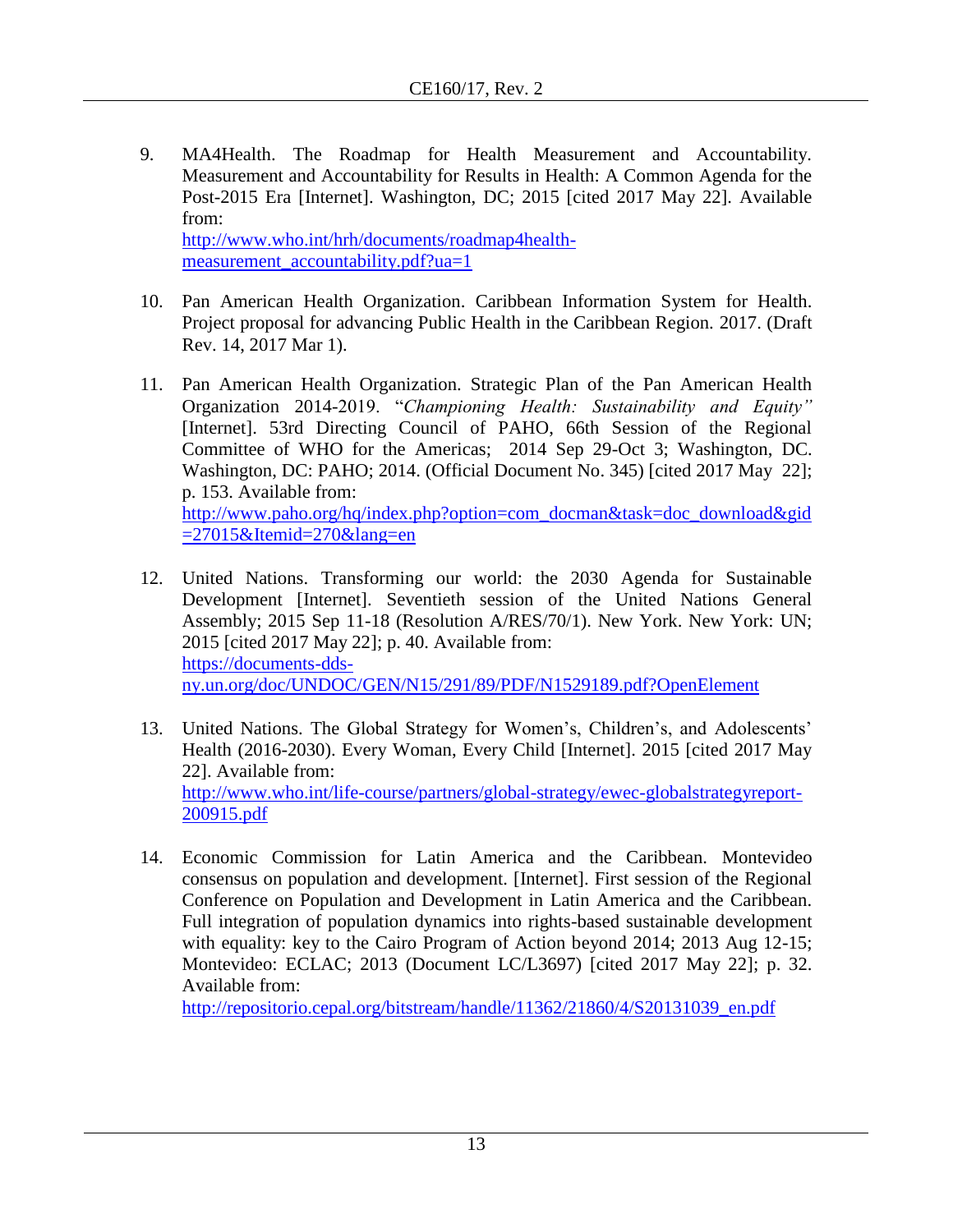- 15. Pan American Health Organization. Health Agenda for the Americas 2008-2017 [Internet]. Presented by the Ministers of Health of the Americas in Panama City, 3 June 2007 [Internet]. Panama. Washington, DC; 2007 [cited 2017 May 22]. Available from: [http://new.paho.org/hq/dmdocuments/2009/Health\\_Agenda\\_for\\_the\\_Americas\\_200](http://new.paho.org/hq/dmdocuments/2009/Health_Agenda_for_the_Americas_2008-2017.pdf) [8-2017.pdf](http://new.paho.org/hq/dmdocuments/2009/Health_Agenda_for_the_Americas_2008-2017.pdf)
- 16. Pan American Health Organization/World Health Organization/Communicable Diseases and Health Analysis/Health Information and Analysis. Health Situation in the Americas: Core Indicators 2016 [Internet]. Washington, DC; 2016. Available from:

<http://iris.paho.org/xmlui/handle/123456789/31289>

- 17. Pan American Health Organization. Plan of Action for the Strengthening of Vital and Health Statistics (progress report) [Internet]. 50th Directing Council of PAHO, 62nd Session of the Regional Committee of WHO for the Americas; 2010 Sep 27-Oct 1; Washington, DC. Washington, DC; 2010 (Document CD50/INF/6-C) [cited 2017 May 22];p. 4. Available from: <http://www1.paho.org/hq/dmdocuments/2010/CD50-INF-6-C-e.pdf>
- 18. Pan American Health Organization. Regional Plan for the Strengthening of Vital and Health Statistics (progress report) [Internet]. 52nd Directing Council of PAHO, 65th Session of the Regional Committee of WHO for the Americas; 2013 Sep 30-Oct 4; Washington, DC. Washington, DC: PAHO; 2013 (Document CD52/INF/4) [cited 2017 May 22]; p. 4. Available from: [http://iris.paho.org/xmlui/bitstream/handle/123456789/4415/CD52\\_INF\\_4eng.pdf?s](http://iris.paho.org/xmlui/bitstream/handle/123456789/4415/CD52_INF_4eng.pdf?sequence=1&isAllowed=y) [equence=1&isAllowed=y](http://iris.paho.org/xmlui/bitstream/handle/123456789/4415/CD52_INF_4eng.pdf?sequence=1&isAllowed=y)
- 19. M-A4Health, USAID and W. The Role and Importance of Civil Registration and Vital Statistics Systems. 2015. (Prepared for the Summit on Measurement and Accountability for Health Results in the Post-2015 Development Era).
- 20. AbouZahr C, de Savigny D, Mikkelsen L, Setel PW, Lozano R, Nichols E, et al. Civil registration and vital statistics: progress in the data revolution for counting and accountability. Lancet [Internet]. October 2015 [cited 2017 May 22]; 386(10001):1373-85. Available from: <http://linkinghub.elsevier.com/retrieve/pii/S0140673615601738>
- 21. World Health Organization, USAID, World Bank Group, UNICEF and Foreign Affairs T and DC. Strengthening Civil Registration and Vital Statistics Systems through Innovative Approaches in the Health Sector: Guiding Principles and Good Practices. Report of a technical meeting, 2013 Dec 17-18 [Internet]. Geneva; 2014 [cited 2017 May 22]. Available from: https://www.unicef.org/protection/files/Strengthening Civil Registration and Vita [l\\_Statistics\\_Systems\\_through\\_Innovative\\_Approaches\\_in\\_the\\_Health\\_Sector.pdf](https://www.unicef.org/protection/files/Strengthening_Civil_Registration_and_Vital_Statistics_Systems_through_Innovative_Approaches_in_the_Health_Sector.pdf)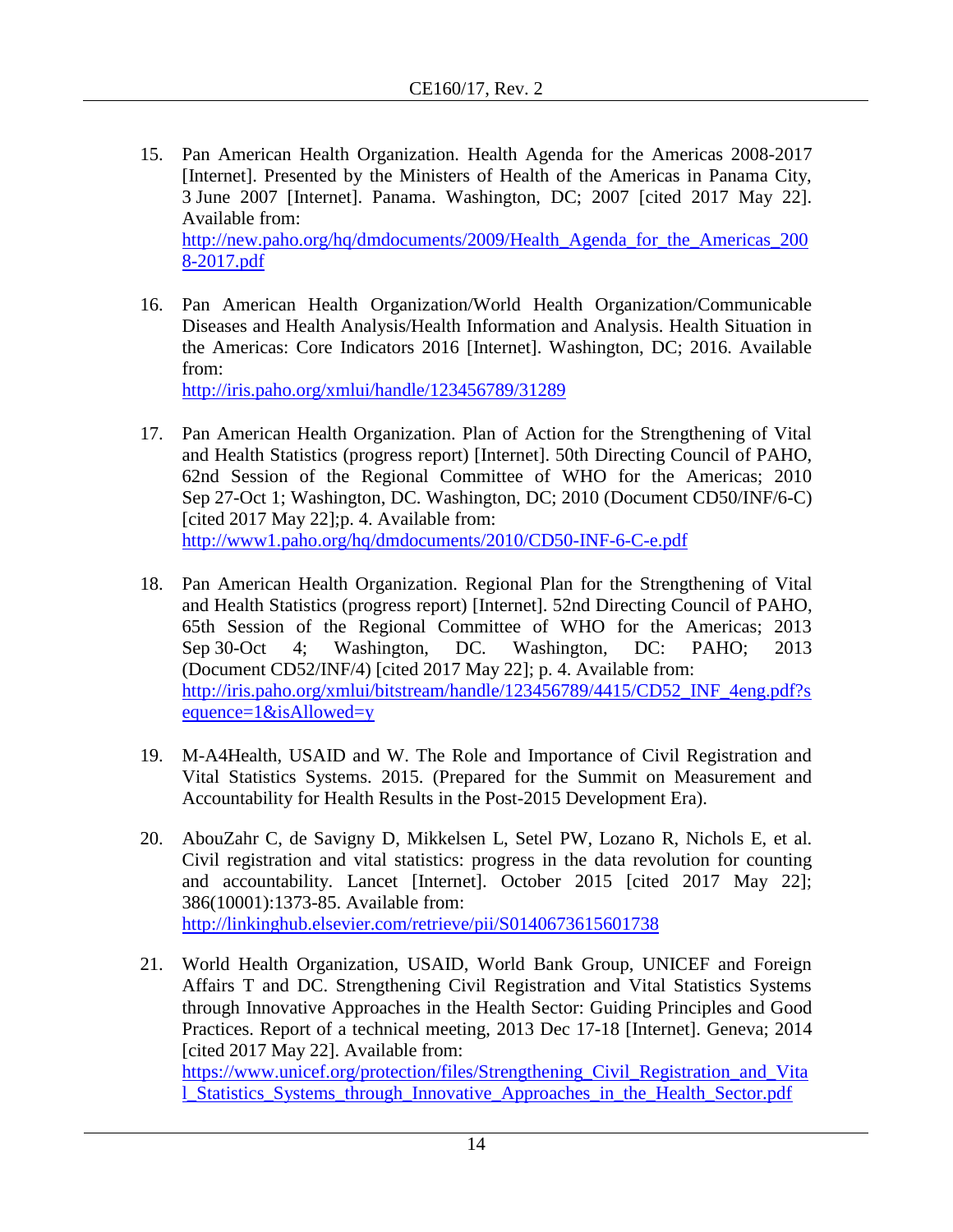- 22. Myhre SL, Kaye J, Bygrave LA, Aanestad M, Ghanem B, Mechael P, et al. eRegistries: governance for electronic maternal and child health registries. BMC Pregnancy Childbirth [Internet]. 2016 Dec 23 [cited 2017 May 22]; 16(1):279. Available from:<http://www.ncbi.nlm.nih.gov/pubmed/27663979>
- 23. Pan American Health Organization. Strategy and Plan of Action on *eHealth* (2012-2017) [Internet]. In: 51st Directing Council of PAHO, 63rd Session of the WHO Regional Committee for the Americas; 2011 Sep 26-30; Washington, DC. Washington, DC: PAHO; 2011 (Document CD51/13); p. 25. Available from: [http://www.paho.org/hq/index.php?option=com\\_docman&task=doc\\_download&gid](http://www.paho.org/hq/index.php?option=com_docman&task=doc_download&gid=14572&Itemid=270&lang=en)  $=14572\&$ Itemid=270 $\&$ lang=en
- 24. Pan American Health Organization. Strategy and Plan of Action on *eHealth*: mid-term review [Internet]. 55th Directing Council of PAHO, 68th Session of the Regional Committee of WHO for the Americas; 2016 Sep 26-30; Washington, DC. Washington, DC; 2016 (Document CD55/INF/12). [cited 2017 May 22]; p. 7. Available from: [http://iris.paho.org/xmlui/bitstream/handle/123456789/33645/CD55-INF-12-A](http://iris.paho.org/xmlui/bitstream/handle/123456789/33645/CD55-INF-12-A-e.pdf?sequence=6&isAllowed=y)[e.pdf?sequence=6&isAllowed=y](http://iris.paho.org/xmlui/bitstream/handle/123456789/33645/CD55-INF-12-A-e.pdf?sequence=6&isAllowed=y)
- 25. World Health Organization. Systematic Review of eCRVS and mCRVS Interventions in Low and Middle Income Countries [Internet]. 2013 [cited 2017 May 22]. Available from: [http://www.who.int/healthinfo/civil\\_registration/crvs\\_report\\_ecrvs\\_mcrvs\\_2013.pdf](http://www.who.int/healthinfo/civil_registration/crvs_report_ecrvs_mcrvs_2013.pdf?ua=1)  $?ua=1$
- 26. AbouZahr C, de Savigny D, Mikkelsen L, Setel PW, Lozano R, Lopez AD. Counting births and deaths 4: Towards universal civil registration and vital statistics systems: the time is now. Lancet [Internet]. October 2015 [cited 2017 May 22]; 386(10001):1407-18. Available from: <http://linkinghub.elsevier.com/retrieve/pii/S0140673615601702>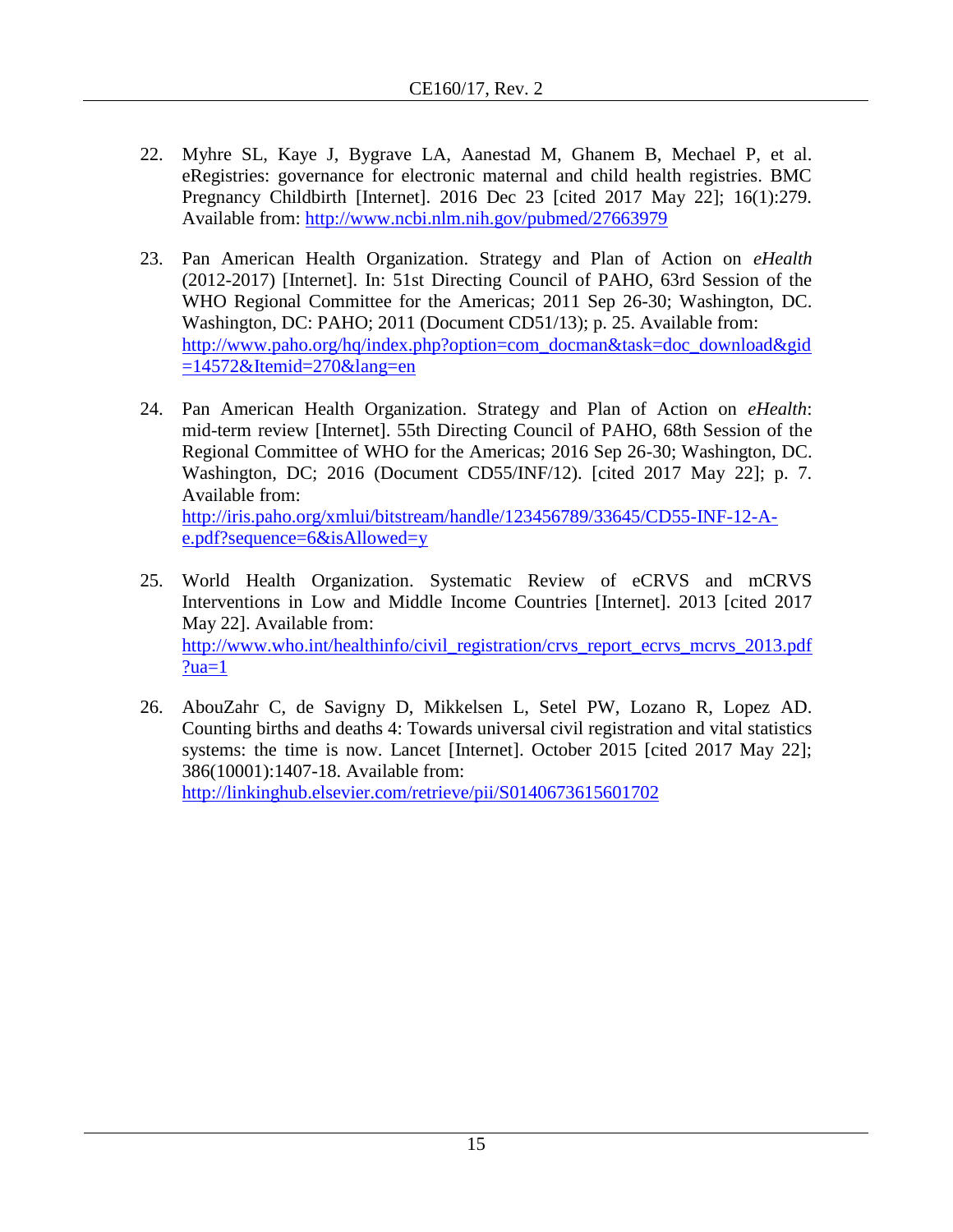



# **160th SESSION OF THE EXECUTIVE COMMITTEE**

*Washington, D.C., USA, from 26 to 30 June 2017*

CE160/17, Rev. 2 Annex A Original: Spanish

# *PROPOSED RESOLUTION*

#### **PLAN OF ACTION FOR THE STRENGTHENING OF VITAL STATISTICS 2017-2022**

# *THE 160th SESSION OF THE EXECUTIVE COMMITTEE,*

(PP1) Having reviewed the draft *Plan of Action for the Strengthening of Vital Statistics 2017-2022* (Document CE160/17, Rev. 2),

#### *RESOLVES:*

(OP) To recommend that the Pan American Sanitary Conference adopt a resolution according to the following terms:

#### **PLAN OF ACTION FOR THE STRENGTHENING OF VITAL STATISTICS 2017-2022**

#### *THE 29th PAN AMERICAN SANITARY CONFERENCE,*

(PP1) Having reviewed the *Plan of Action for the Strengthening of Vital Statistics 2017-2022* (Document CSP29/\_\_);

(PP2) Recognizing the importance of improving the coverage and quality of vital statistics to have more reliable and valid evidence for the design, implementation, monitoring, and evaluation of health policies in countries, following international recommendations;

(PP3) Recognizing the need to have valid and timely data with the greatest degree of disaggregation possible at the subnational, national, subregional, and regional levels for the diagnosis and formulation of health policies and the monitoring of indicators such as those established for the Sustainable Development Goals, the Health Agenda for the Americas, and the PAHO Strategic Plan;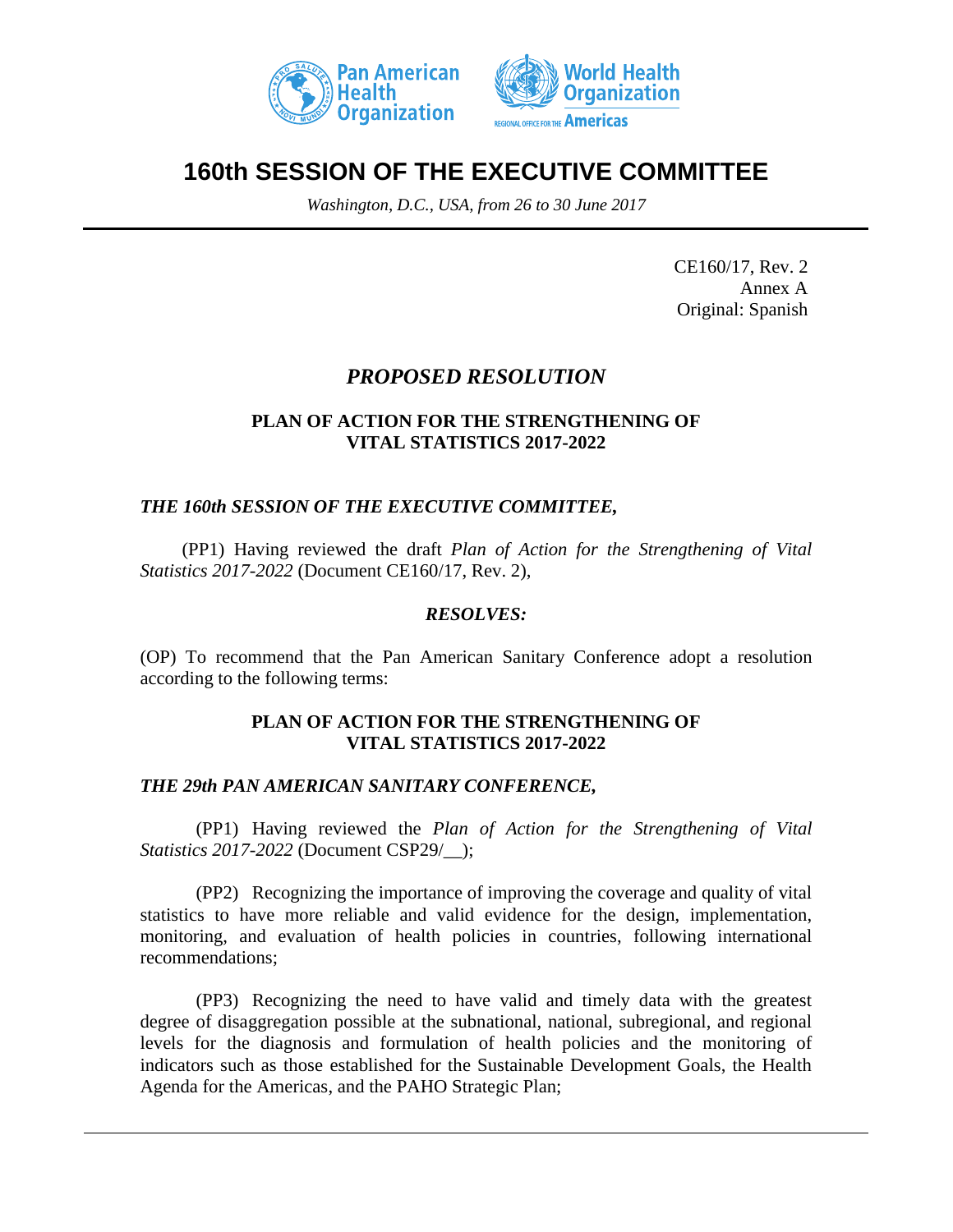(PP4) Aware of the efforts made and the achievements obtained thus far through the previous Plan of Action for Strengthening Vital and Health Statistics (2008-2012), and of the recommendations by the Member States to continue and expand it, emphasizing the subnational levels and statistical analytical capacity;

(PP5) Considering the importance of a new action plan that gives continuous and constant guidance to improve the coverage and quality of vital statistics in the countries of the Americas,

# *RESOLVES:*

(OP)1. To approve the *Plan of Action for the Strengthening of Vital Statistics 2017-2022* (Document CSP29/\_\_) within the context of the specific conditions of each country.

(OP)2. To urge the Member States to:

- a) implement the Plan of Action in a manner that enables coverage and quality indicators for the design, monitoring, and evaluation of health policies;
- b) promote participation and coordination with national and sectoral statistics and civil registry offices, health information and epidemiology departments, priority programs and finance units of ministries of health, PAHO/WHO collaborating centers, and other public and private actors involved in diagnosing the situation and preparing or strengthening national plans of action;
- c) consider mobilizing human, technological, and financial resources for the implementation of this new plan of action to strengthen vital statistics;
- d) coordinate with other countries of the Region in the implementation of their own plans of action and in the dissemination and use of tools to help strengthen the production of vital statistics, including information and communications technology;
- e) increase the commitment to and participation in networks created to strengthen health information systems: the Latin American and Caribbean Network for the Strengthening of Health Information Systems (RELACSIS) and the WHO Family of International Classifications Network (WHO-FIC Network), so as to tap into the resources invested and take maximum advantage of the contributions made through South-South cooperation.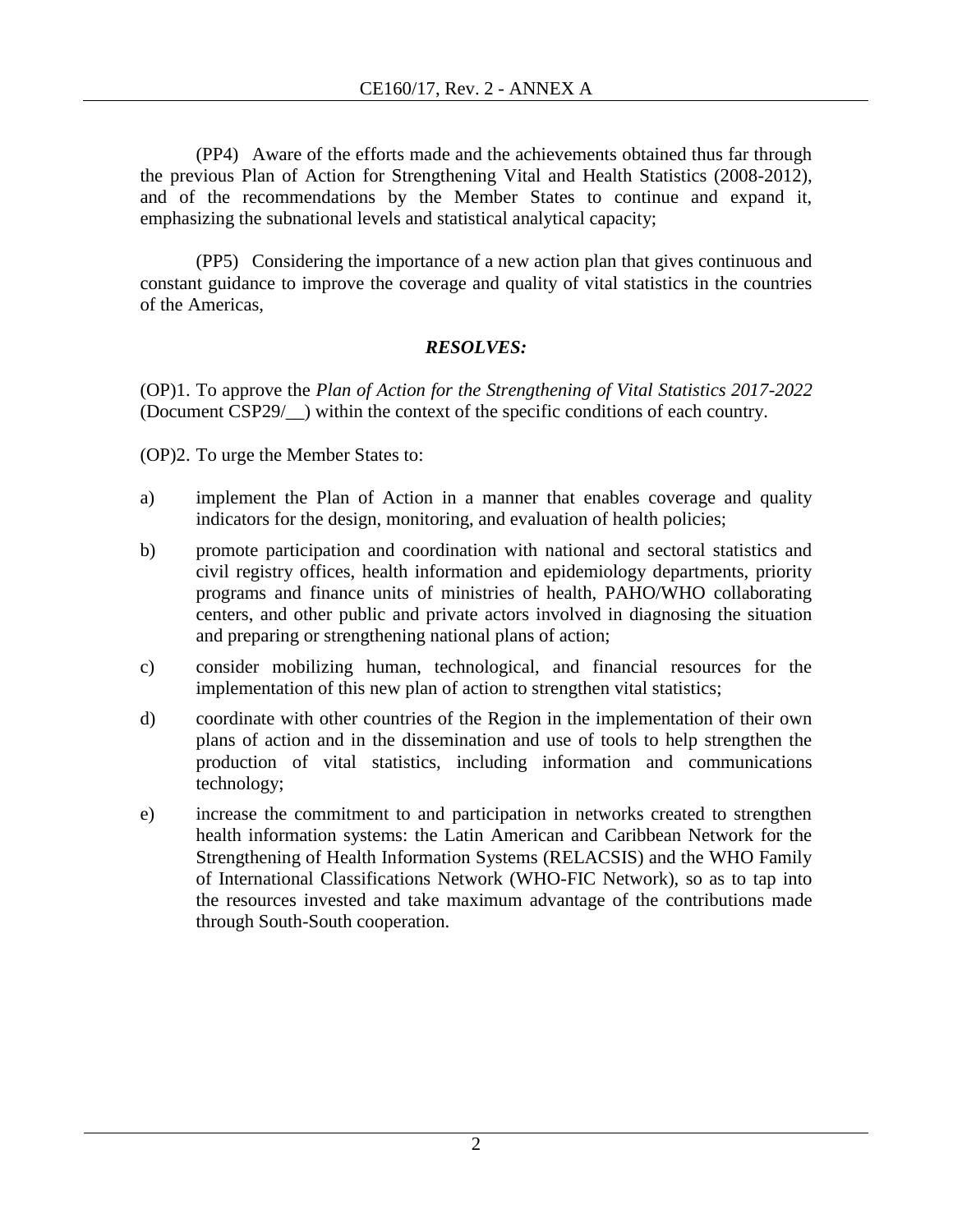(OP)3. Request the Director to:

- a) continue collaborating with Member States in the design, implementation, and monitoring of this new plan of action;
- b) work with the Member States to evaluate and update their national action plans, and to disseminate tools that favor the production and strengthening of vital statistics within a renewed approach to health information systems;
- c) strengthen coordination of the plan of action with similar initiatives developed by other international technical and financial agencies and global initiatives to strengthen vital statistics in countries;
- d) report periodically to the Governing Bodies on progress made and challenges faced in implementation of the plan of action.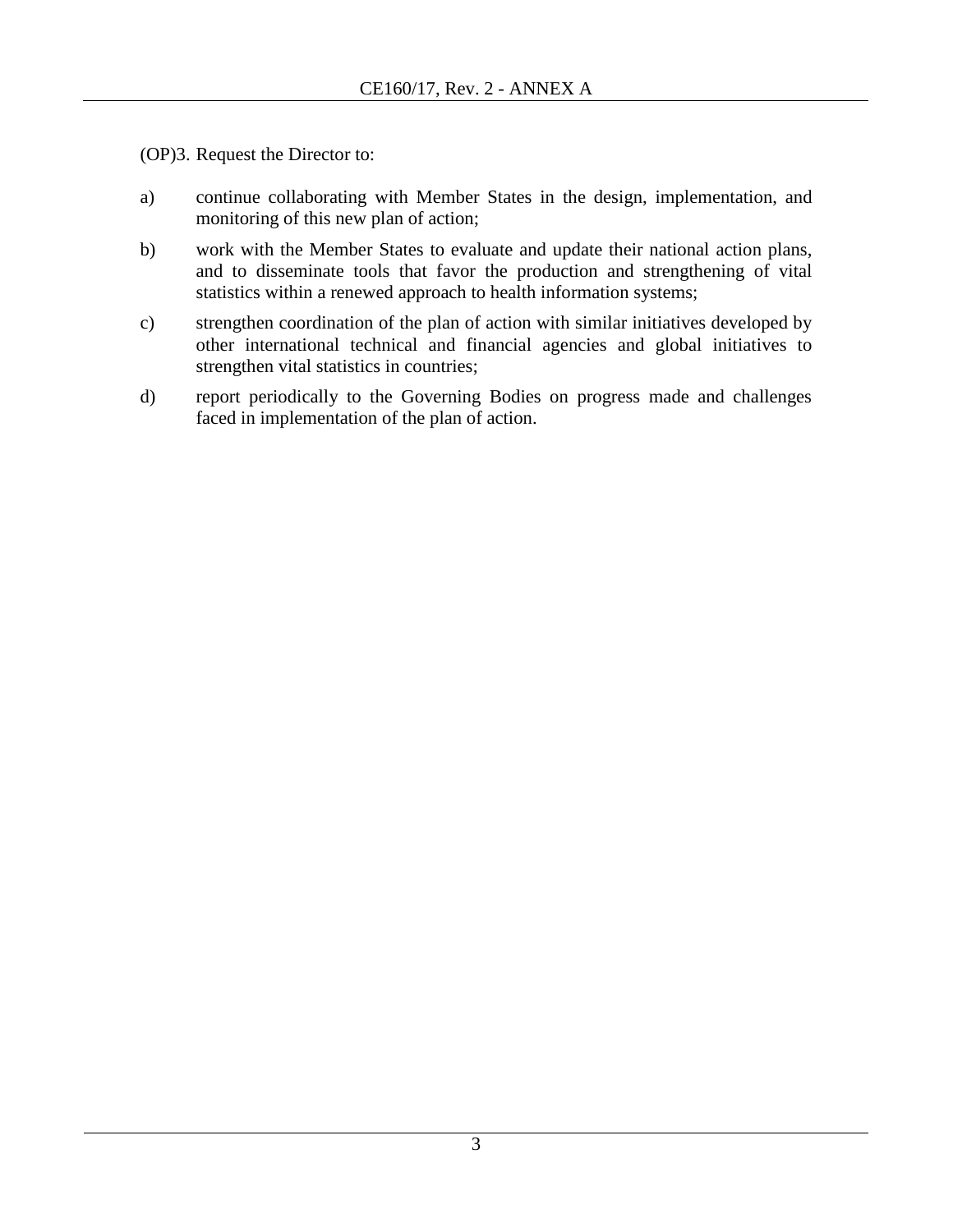



CE160/17, Rev. 2 Annex B

# **Report on the Financial and Administrative Implications of the Proposed Resolution for PASB**

- **1. Agenda item:** 4.7 **-** Plan of Action for the Strengthening of Vital Statistics 2017-2022
- **2. Linkage to [PAHO Program and Budget 2016-2017:](http://www.paho.org/hq/index.php?option=com_docman&task=doc_download&gid=31676&Itemid=270&lang=en)**
	- **a) Categories:** 4. Health systems
	- **b) Program areas and outcomes:** Program area 4.4 ("Health systems information and evidence"), outcome 4.4 ("All countries have functioning health information and health research systems") (OCM 4.4)
- **3. Financial implications:**
	- **a) Total estimated cost for implementation over the lifecycle of the resolution (including staff and activities):**

| <b>Areas</b>                  | <b>Estimated cost</b><br>(US\$) | Percentage of the<br>total amount |
|-------------------------------|---------------------------------|-----------------------------------|
| Human resources               | 1,125,000                       | 15%                               |
| Training                      | 1,875,000                       | 25%                               |
| Consultants/service contracts | 750,000                         | 10%                               |
| Travel and meetings           | 2,250,000                       | 30%                               |
| Publications                  | 375,000                         | 5%                                |
| Supplies and other expenses   | 1,125,000                       | 15%                               |
| Total $(*)$                   | 7,500,000                       | 100%                              |

(\*) Of this total, 40% is assigned at the regional level and 60% for execution at the country level.

**b) Estimated cost for the 2018-2019 biennium (including staff and activities):** For the 2018-2019 budget, and according to the documented experience of the previous Plan of Action for Strengthening Vital and Health Statistics (2008-2012), implementation of this plan requires US\$3 million for the biennium. Seed funds have been allocated by PAHO. Additionally, financial resources are available specifically to strengthen the plan of action, from the United States Agency for International Development (USAID) and from the Latin American and Caribbean Network for the Strengthening of Health Information Systems (RELACSIS). Efforts are also continuously made to mobilize resources from technical and financial agencies to cover the part that is still unfunded. Work is being coordinated with funds established in the country offices for projects related to strengthening of the health information systems in funded health programs.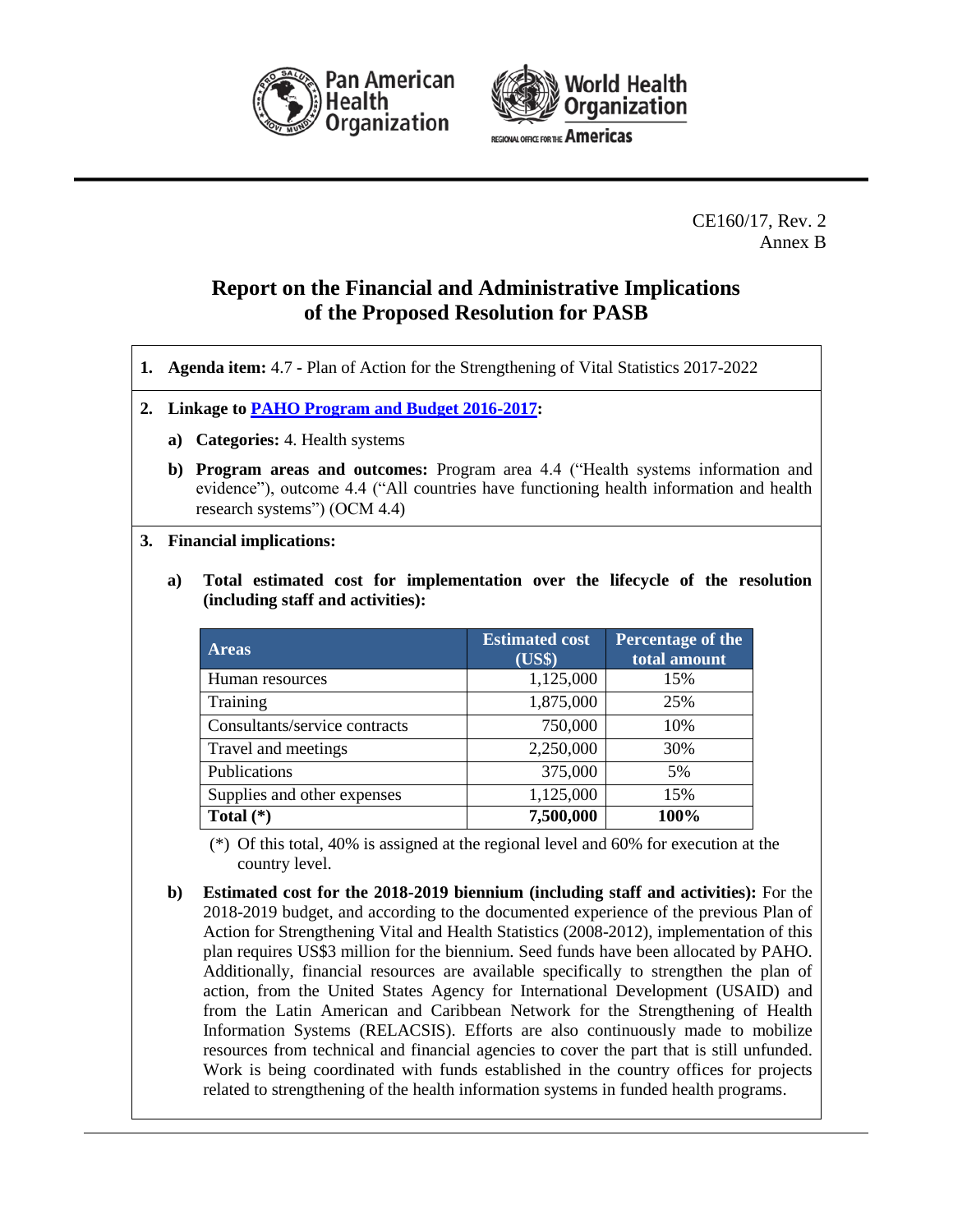**3. Financial implications:** *(cont.)*

#### **c) Of the estimated cost noted in** *b),* **what can be subsumed under existing programmed activities?**

Currently programmed activities include all the established strategic lines, which will be made operational through the four components of the plan.

A minimum of US\$600,000 would be expected for the first biennium.

#### **4. Administrative implications:**

#### **a) Indicate the levels of the Organization at which the work will be undertaken:**

- Country component: prioritize countries according to the results of assessment of the previous plan to strengthen vital statistics, and the subnational levels.
- Intercountry (and subregional) component: prioritize the activities and best practices that can be designed subregionally or within a group of countries with similar limitations and allow room for specificity at the subnational level.
- Corporate component (PAHO): prioritize inter-programmatic work for achievement of the Sustainable Development Goals (SDGs) and the targets of PAHO's Strategic Plan.
- Interagency and regional component: carry out activities in coordination with other agencies (UNFA, UNDP, UNICEF, UNESCO, FAO), financing organizations (World Bank, Inter-American Development Bank), and subregional organizations (CAN, MERCOSUR, SICA, RESSCAD, COMISCA, etc.).

#### **b) Additional staffing requirements (indicate additional required staff full-time equivalents, noting necessary skills profile):**

Monitoring activities: Four posts (P2/Demographer and P4/Specialist in health information systems with emphasis on vital statistics; P1/Support for maintenance and updating of the RELACSIS portal; G4/Secretarial support).

At the country level: Coordinate with the PAHO/WHO Country Offices to have a focal point designated to coordinate and support consolidation of the plan in the country, especially at the subnational level.

Specific contracts for consultants to promote the plan in the countries in accordance with the country's prioritization of the issue. Countries with greater need for strengthening vital statistics will be prioritized.

Headquarters: A P4/consultant to coordinate the plan with the involvement of at least two professionals from the Health Information and Analysis unit for its implementation.

English-speaking Caribbean: One position as focal point for the subregion (P3 or P4).

#### **Time frames (indicate broad time frames for the implementation and evaluation):**

- Implementation: 2017-2022.
- Updating stage: 2017-2018.
- Consolidation stage: 2019-2020.
- Mid-term review: 2019: Final evaluation: 2022.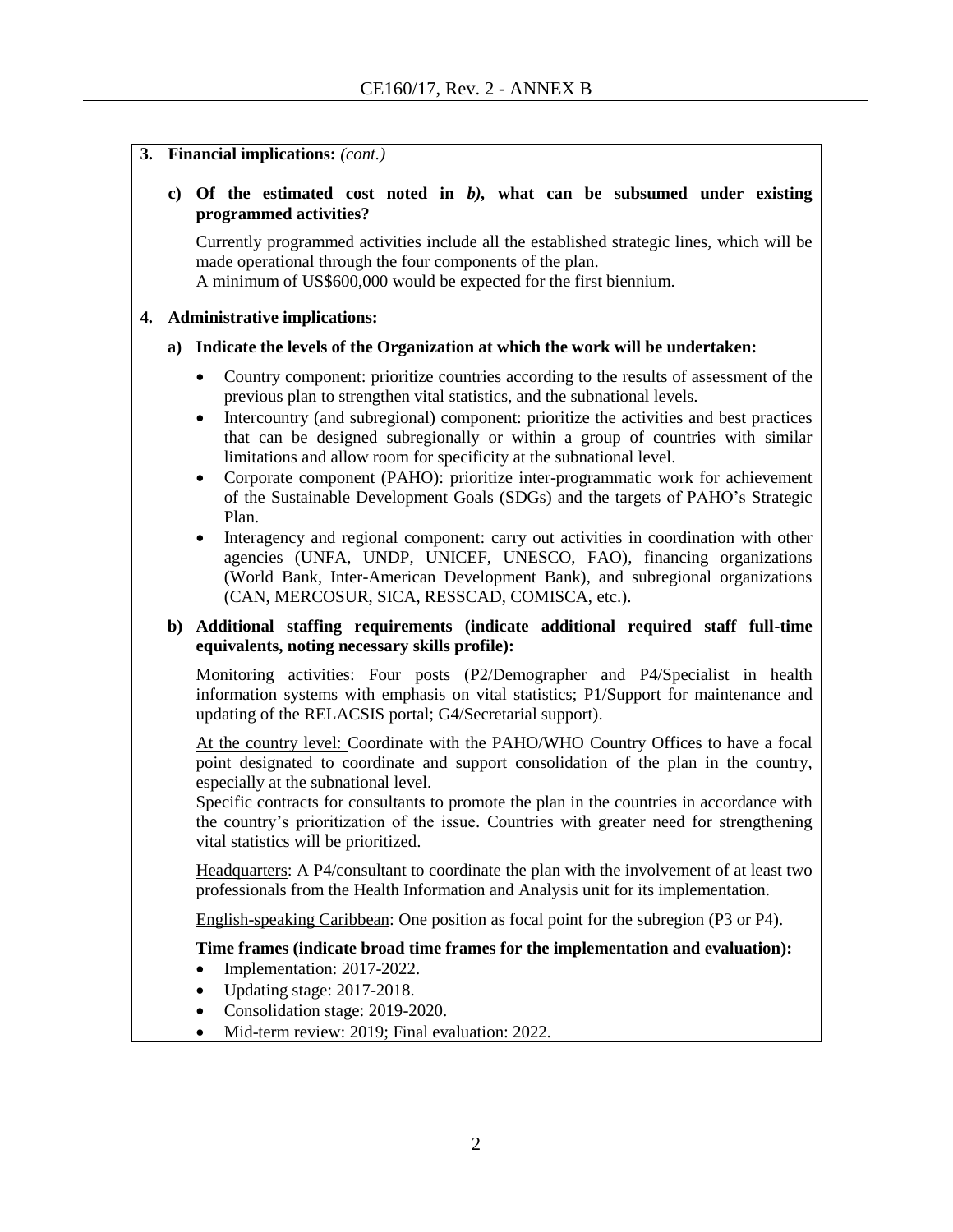



CE160/17, Rev. 2 Annex C

# **ANALYTICAL FORM TO LINK AGENDA ITEM WITH ORGANIZATIONAL MANDATES**

- **1. Agenda item:** 4.7. Plan of Action for the Strengthening of Vital Statistics 2017-2022
- **2. Responsible unit:** Communicable Diseases and Analysis of Health/Health Information and Analysis (CHA/HAS)
- **3. Preparing officer:** Dr. Gerardo de Cosio, Chief, Health Information and Analysis Unit
- **4. Link between Agenda item and** [Health Agenda for the Americas 2008-2017](http://www.paho.org/hq/index.php?option=com_docman&task=doc_download&gid=3546&Itemid=)**:** The component related to "Strengthening the National Health Authority"
- **5. Link between Agenda item and the** [PAHO Strategic Plan 2014-2019](http://www.paho.org/hq/index.php?option=com_docman&task=doc_download&gid=27015&Itemid=270&lang=en)**:**

Category 4 ("Health Systems"), program area 4.4 ("Health systems information and evidence"), outcome (OCM) 4.4 ("All countries have functioning health information and health research systems"). The *Plan of Action for the Strengthening of Vital Statistics 2017-2022* helps achieve nine impact indicators, since having reliable, timely, quality data with optimal coverage is essential for decision-making and the monitoring and evaluation of said indicators. Furthermore, activities undertaken for the strengthening of vital statistics are strongly linked with categories 1, 2, 3, 5 and 6.

#### **6. List of collaborating centers and national institutions linked to this Agenda item:**

- For the countries of the Region: health statistics offices at the ministries of health, civil registry offices, national statistics institutes, collaborating centers of the WHO Family of International Classifications Network (WHO-FIC Network) of PAHO/WHO of Argentina (CACE), Cuba (CECUCE), North America (for the United States and Canada, NCHS), Mexico (CEVECE), Venezuela (CEVECE) and the National Reference Center (NRC) of Chile; universities, schools of medicine, schools and institutes of public health. Other national governmental offices linked to the production and analysis of health and related data.
- Subregional initiatives: Southern Common Market (MERCOSUR), Andean Health Agency-Hipólito Unanue Agreement (ORAS-CONHU), Union of South American Nations (UNASUR), Meeting of Ministers of Health of Central America (COMISCA), Special Meeting of the Health Sector of Central America and the Dominican Republic (RESSCAD), and the countries of the Caribbean through the Caribbean Public Health Agency (CARPHA), among others.
- United Nations agencies: United Nations Statistics Division (UNSD), Population Division of the Economic Commission for Latin America and the Caribbean (CELADE/ECLAC), Statistical Conference of the Americas (CEA-ECLAC), Latin American Population Association (ALAP), Latin American Demography Association (ALADE), among other associations. Other networks: RHINO.
- Multilateral and development partners: United States Agency for International Development (USAID), *Global Affairs Canada*, and Mexican Agency of International Development